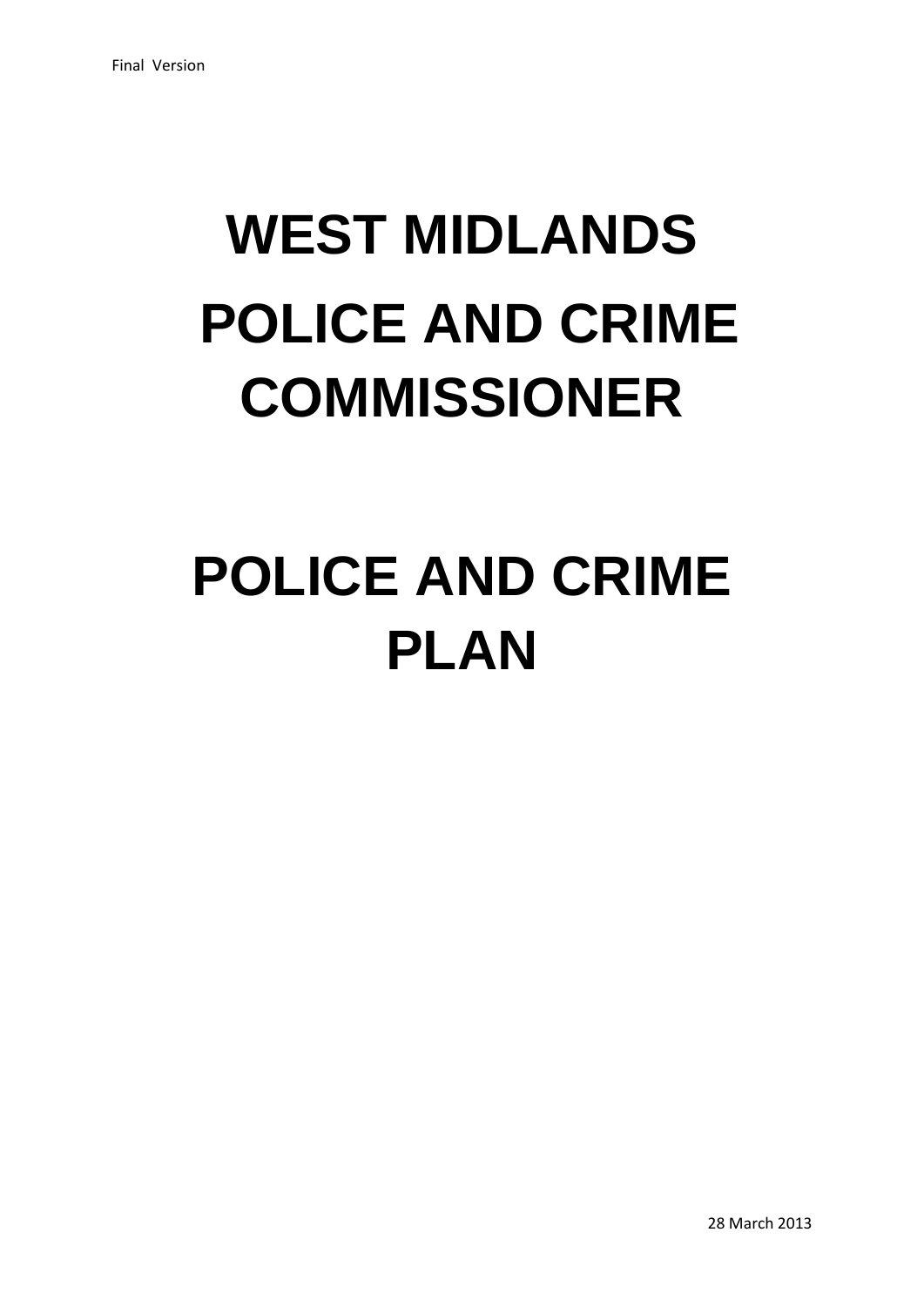## **Contents**

#### **1. Introduction**

#### **2. How the plan is created**

#### **3. Police and Crime Objective**

- 3.1 Improving public confidence in policing
- 3.2 Creating stronger partnerships
- 3.3 Developing greater local Identity across the West Midlands
- 3.4 Delivering better value for money
- 3.5 Demonstrating the Forces' commitment to social responsibility
- 3.6 Reducing crime and offending
- 3.7 Better protecting people from harm
- 3.8 Improving the service the public receive from the police
- 3.9 Supporting stronger communities
- 3.10 Ensuring an effective contribution to national policing

#### **4. New Operating Model**

- **5. Strategic change**
- **6. Accountability**
- **7. Summary of milestones and deliverables for 2013-14**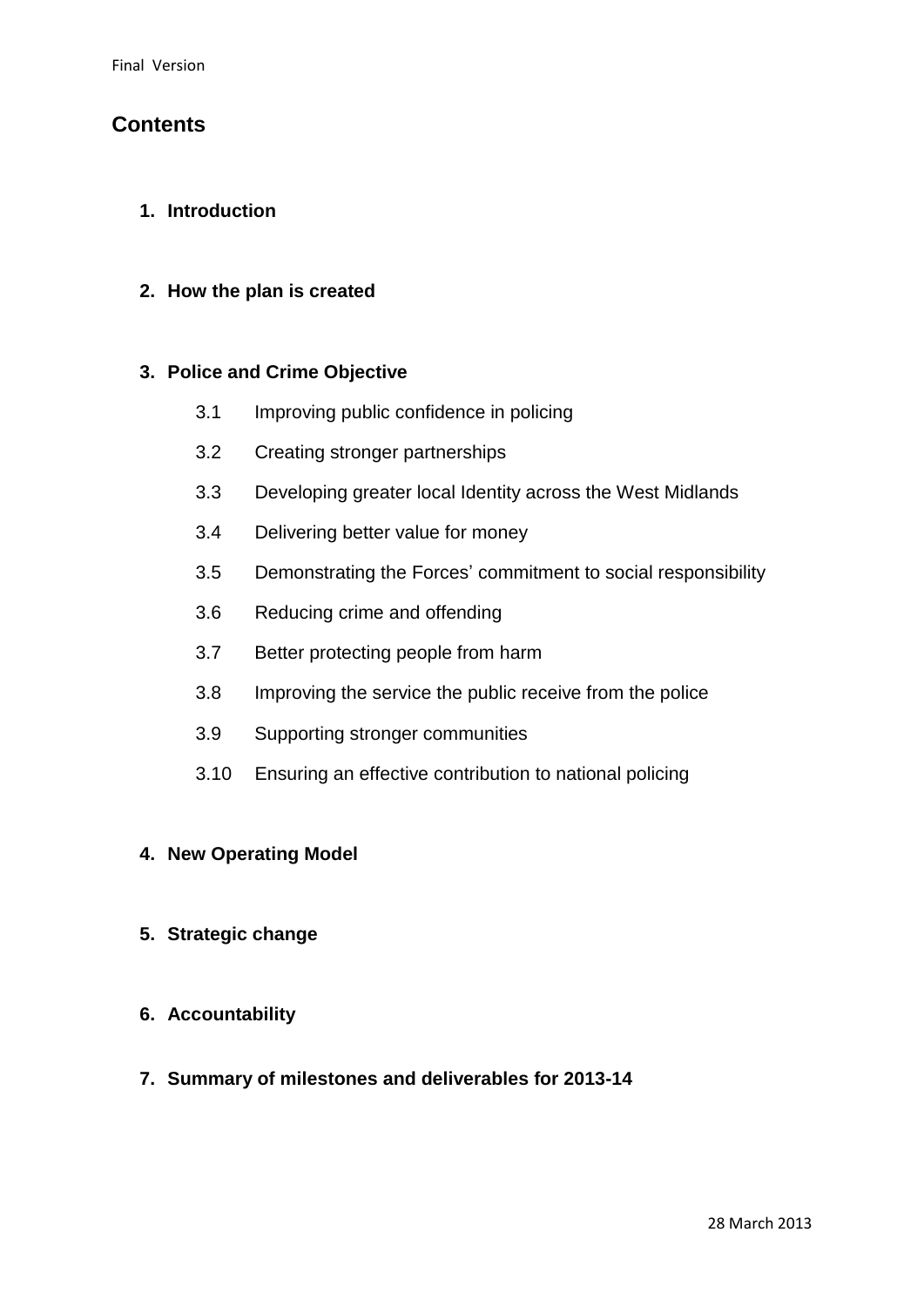## **1 Introduction**

I have the privilege of being elected the first Police and Crime Commissioner in the West Midlands. I have the challenging role of ensuring that the 2.74 million people here in the West Midlands are served by an efficient and effective police force. West Midlands Police is the largest force outside London and is diverse and complex. The Force has a budget of more than £600m and employs 7,700 police officers and 3,800 police staff headed by the Chief Constable, Chris Sims QPM. This is certainly an area where policing is dynamic and demanding.

My Police and Crime Plan looks forward over the period of my office and sets out how I hope to meet my vision for all of us who live and work in the West Midlands : 'Pride in our Police'.

This plan sets out:

- my police and crime objectives  $\bullet$
- the policing which the Chief Constable will provide  $\bullet$
- the financial and other resources which I will provide to the Chief Constable to  $\bullet$ meet the Force's mission of 'Serving our communities, protecting them from harm'.
- How the Chief Constable will report to me on the provision of policing and how  $\bullet$ Force performance will be measured
- how I intend to make crime and disorder reduction grants to partners, without which the delivery of aspects of this plan would not be possible

I am keen that this plan captures the voice of the public on how priorities are developed and set. This cannot be done by simply relying on the next PCC election in 2016. I therefore intend to revise the plan every year to benefit from effective working with local partnerships, ongoing professional policing and financial advice and, most importantly, the views of the public. I want the police to reflect the strong sense of civic identity that exists in our local authority areas and in your neighbourhoods. The plan also reflects the development of the Force and the resources being employed to support operational policing.

As a major metropolitan force, West Midlands Police contributes heavily to the safety of the whole country not just the West Midlands. The Force provides national counter terrorism capability and a large proportion of operational assets that support UK policing at times of need. This plan details how the Chief Constable and I will ensure that we contribute to this strategic need.

Bob Jones West Midlands Police and Crime Commissioner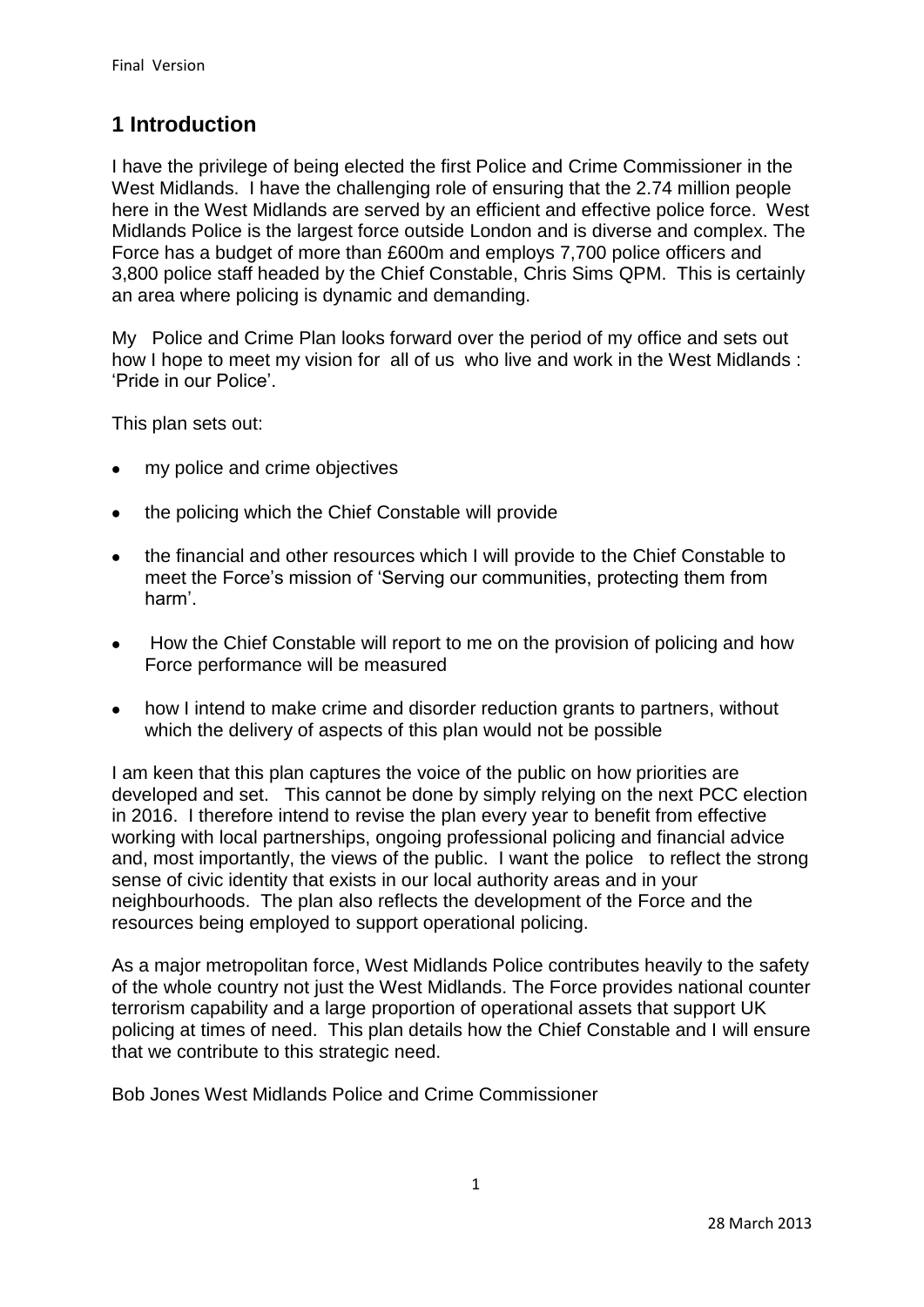## **2 How the plan is created**

This plan covers a range of factors. These are the:

- manifesto commitments of the Police and Crime Commissioner
- The assessment conducted by the Chief Constable which identifies the Force's strategic policing priorities, based upon knowledge held by the Force
- strategic assessments of community safety needs carried out by the community safety partnerships in Birmingham, Coventry, Dudley, Sandwell, Solihull, Walsall and Wolverhampton
- Strategic Policing Requirement which identifies national requirements set out by the Home Secretary to which both the Chief Constable and the Police and Crime Commissioner must have regard
- medium term financial prospects for the revenue and capital funding for West Midlands Police
- the views of local people, including victims of crime, making use of the work done by West Midlands Police Authority, public engagement during the Commissioner's election campaign and subsequent public engagement through the social media and a series of summits targeted at victims, business, young people, partners and trust and confidence issues

Making use of all the information available the plan sets objectives across the Commissioner's term of office. It will be refreshed each year to ensure it matches the public need and operational issues identified by the police and partners. The plan has West Midland's wide outcomes and measures but will be built upon local plans for each of the local authorities within the Force area. In the future this will include the work carried out through local policing and crime boards, which was manifesto commitment of the Commissioner.

Prior to being finalised the plan is also reviewed and commented on by the West Midlands Police and Crime Panel. This is the body established under the Police Reform and Social Responsibility Act 2011 with a statutory role to support and review the work of the Commissioner. The Panel comprises twelve local councillors from across the seven local authorities together with two independent members.

The sections that follow in this plan set out the detailed activities that will be undertaken by the Force, together with the milestones they are expected to achieve. This activity is intended to achieve the Commissioner's vision that all that work and live in the West Midlands will have 'Pride in our Police'.

Progress towards ownership of the service by those to whom it is delivered will be supported by five police and crime objectives:

• Improving public confidence in policing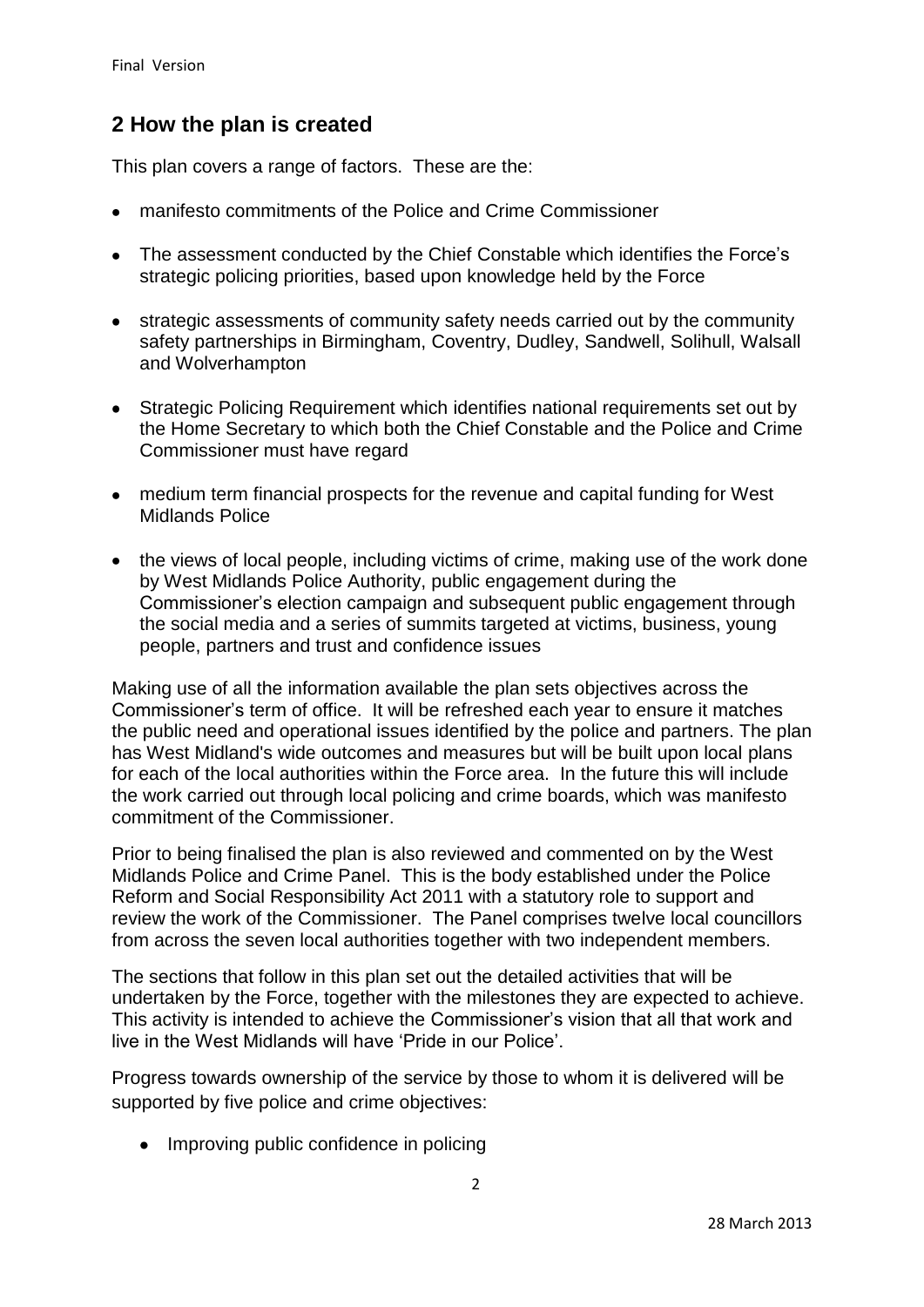- Creating stronger partnerships
- Developing greater local identity across the West Midlands
- Demonstrating the Force's commitment to social responsibility
- Delivering better value for money  $\bullet$

The second aspect of the 'Pride in our Police' vision is to recognise the importance of improved delivery of policing services. This ambition will also be underpinned by five further objectives:

- Reducing crime and offending
- Better protecting people from harm
- Improving the service the public receive from the police
- Supporting stronger communities
- Ensuring a more effective contribution to national policing

Diagram 1 shows how these ten supporting aims contribute to the delivery of the vision. The vision will be delivered through close working between the Chief Constable and the Commissioner for the benefit of the people of the West Midlands.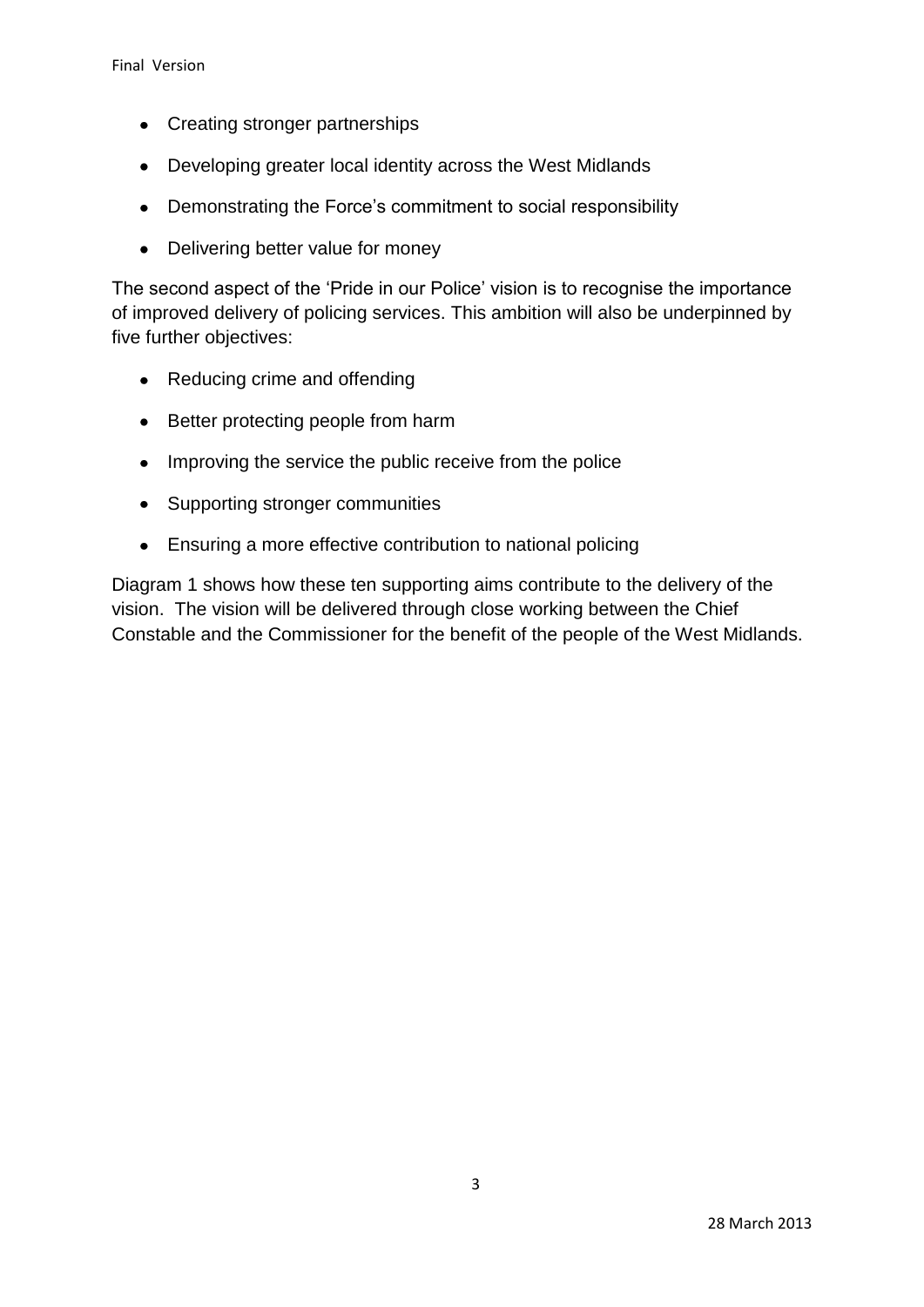

**West Midlands Police and Crime Commissioner's Strategic Outcomes Framework**

28 March 2013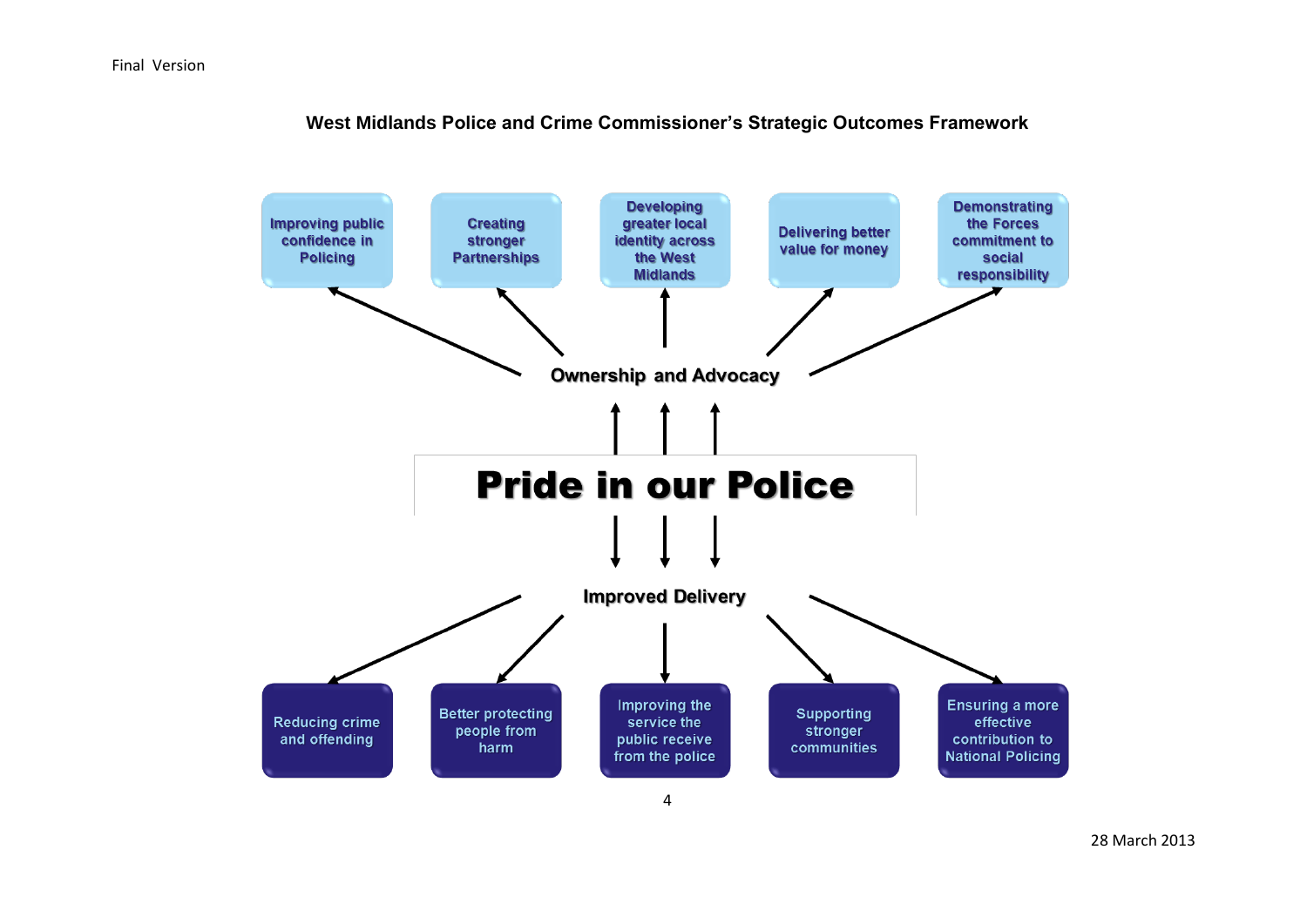Final Version

Diagram 1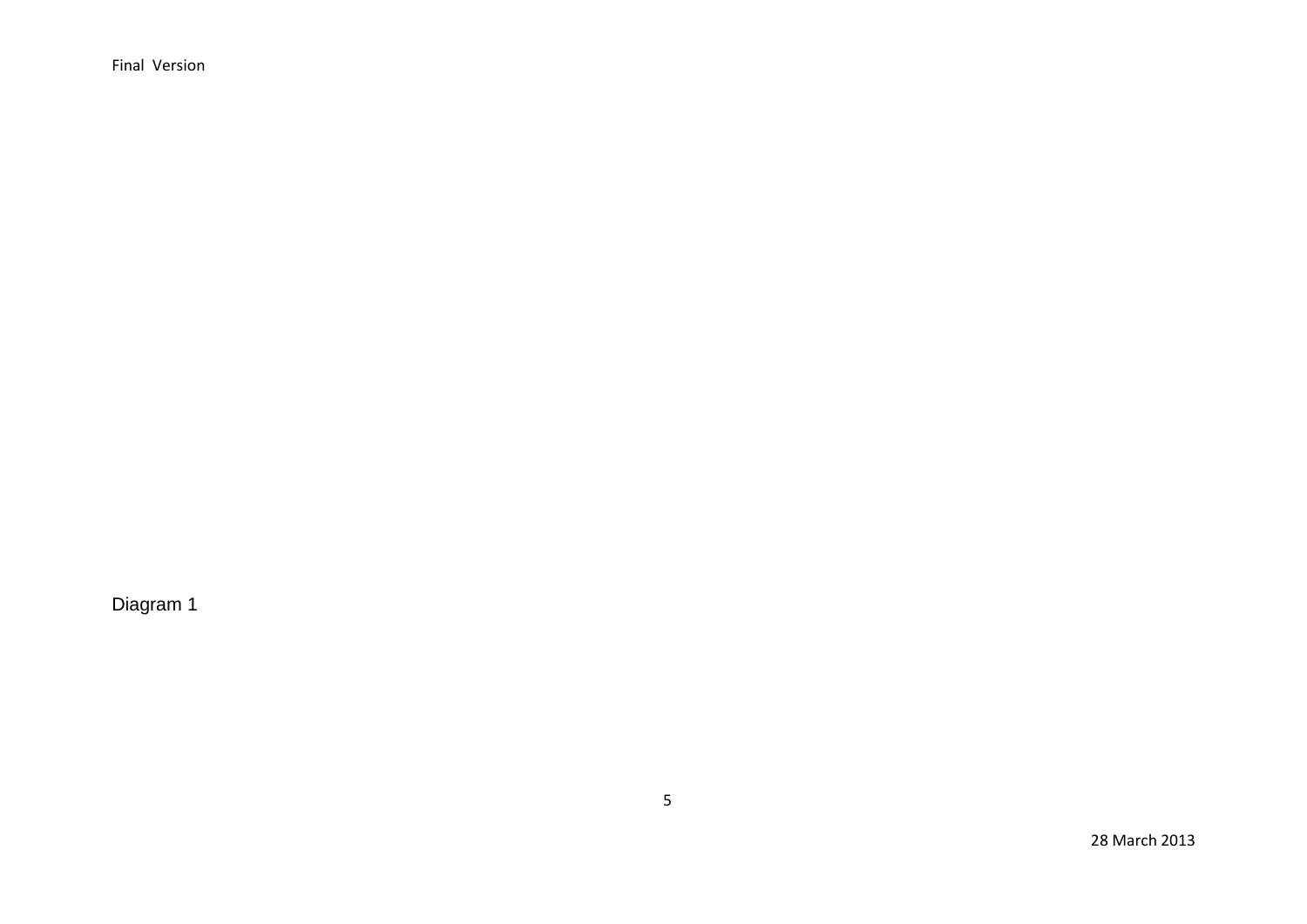**.** 

# **3 The Police and Crime Objectives**

## **3.1Improving public confidence in policing**

West Midlands Police has a good level of confidence from the communities it serves, but on national comparisons it is below that of similar forces<sup>1</sup>. However, survey work conducted by the Force does show that satisfaction is high for those who make use of Force services, in fact higher than other forces. The Commissioner and the Force are keen to better understand this complex picture. To achieve this substantial changes have been made to the confidence survey "Feeling the Difference"<sup>2</sup>. These changes have allowed greater analysis at partnership and neighbourhood level and thus will help enable greater understanding of why, for example, people from black and minority ethnic (BME) communities are less likely to feel that relations between the police and people in their neighbourhood are good. This is the first, baseline year measuring public confidence in this way and therefore no targets have been set for 2013-2014.

The survey results allow neighbourhood teams and other locally delivered policing to focus on public confidence from a local view. To this end the Force is carrying out evidence based research in a small number of areas to better understand drivers for change.

There is evidence that national issues can adversely affect local confidence. Therefore untrue or unrelated issues targeted at the Force will be challenged and the many positive achievements of West Midlands Police highlighted. The Commissioner and the Force, however, do acknowledge that some national concerns are associated with specific West Midlands issues and as such they will be treated with transparency and honesty and used to enhance service delivery in areas such as places of safety, safer detention and counter-terrorism oversight.

Both the Chief Constable and the Commissioner are aware there are some issues of policing that have a disproportionate impact on levels of confidence such as the use of stop and search powers which have been a source of tension between the police and, in particular, black and minority ethnic members of the community. The Force recently received a positive report following an inspection by Her Majesty's Inspector of Constabulary (HMIC) on this area of policing but wants to strengthen its

<sup>&</sup>lt;sup>1</sup> "Most Similar Forces" (MSF) are defined by the Home Office by comparing several data sets including demographics, crime levels and economic factors. Forces in West Midlands MSF group are Cleveland, Greater Manchester Police, Merseyside, Northumbria, West Yorkshire.

<sup>&</sup>lt;sup>2</sup> Feeling the Difference is West Midlands Police's public perception survey. The survey is conducted in 2 waves per year, encompassing 16,800 interviewees.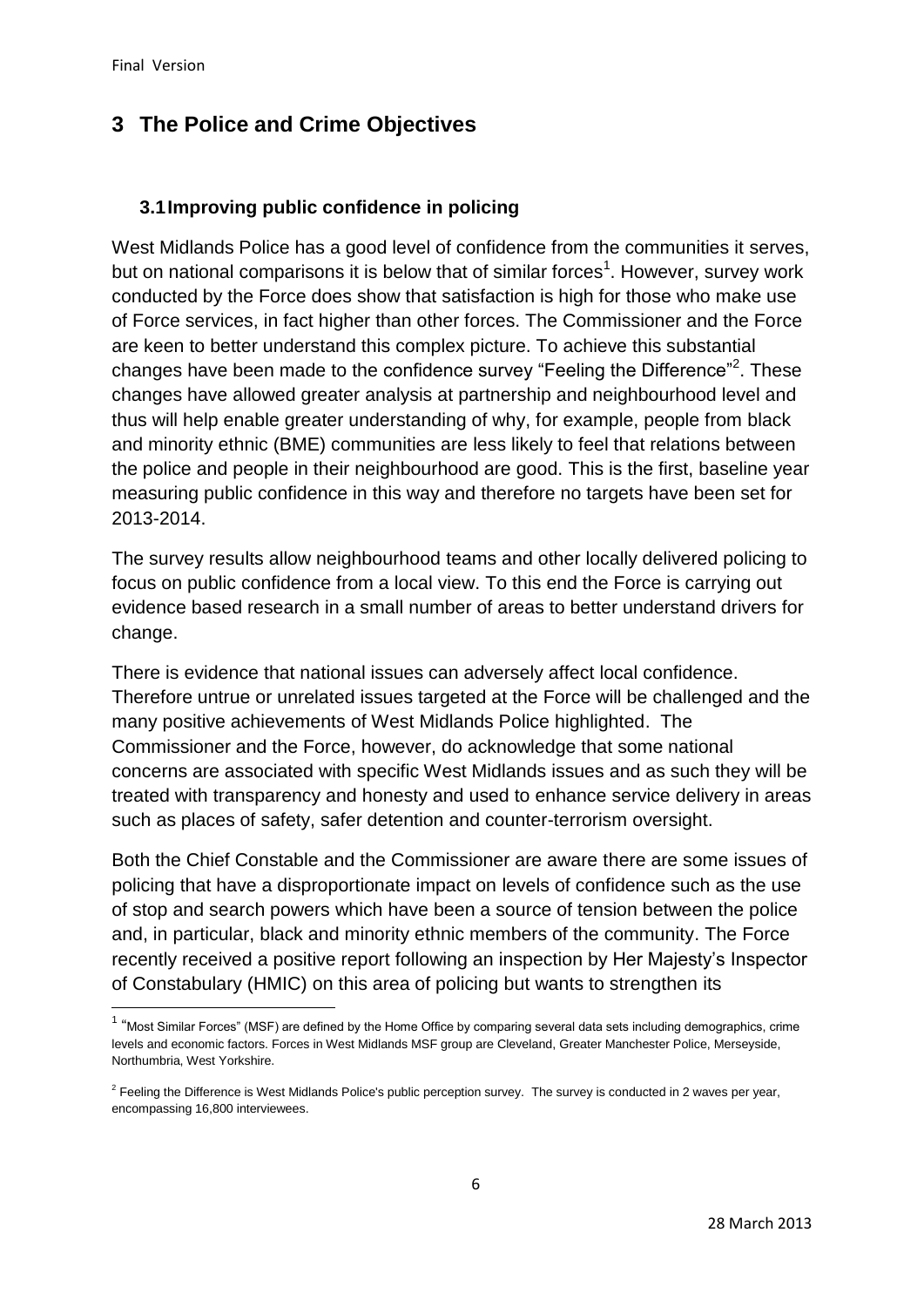knowledge and understanding that communities have on this issue. This will be monitored through the development of new oversight arrangements for stop and search.

The Commissioner seeks to encourage a diverse workforce that reflects the communities he serves and aims to be sensitive towards the needs of individuals through the delivery of policing services. The Commissioner will, in fulfilling his role, be ensuring that both the Chief Constable and he meet the public sector equalities duty and the provisions of the Human Rights Act 1998.

The Commissioner is committed to a strong and effective Professional Standards Department recognising its key role in trust and confidence. The Commissioner believes that an effective Professional Standards Department results in early resolution at Force level of issues raised by the public. The Department has a pivotal role in issue of integrity and raising standards within the Force. The Commissioner will ensure public scrutiny of this key aspect of the police service through his Strategic Police and Crime Board. The Commissioner is concerned that the proposal by the Home Secretary to take resource from local forces to the centre risks the effectiveness of the Department and will be making representations to this effect to the Home Office.

## **Milestones and Deliverables for 2013-14:**

- **Increase confidence in policing**
- **Identify aspects of policing that have an adverse impact on confidence, and establish ways to overcome such barriers.**
- **Analyse hate crime to better understand religious and racially aggravated offences, for example islamophobia.**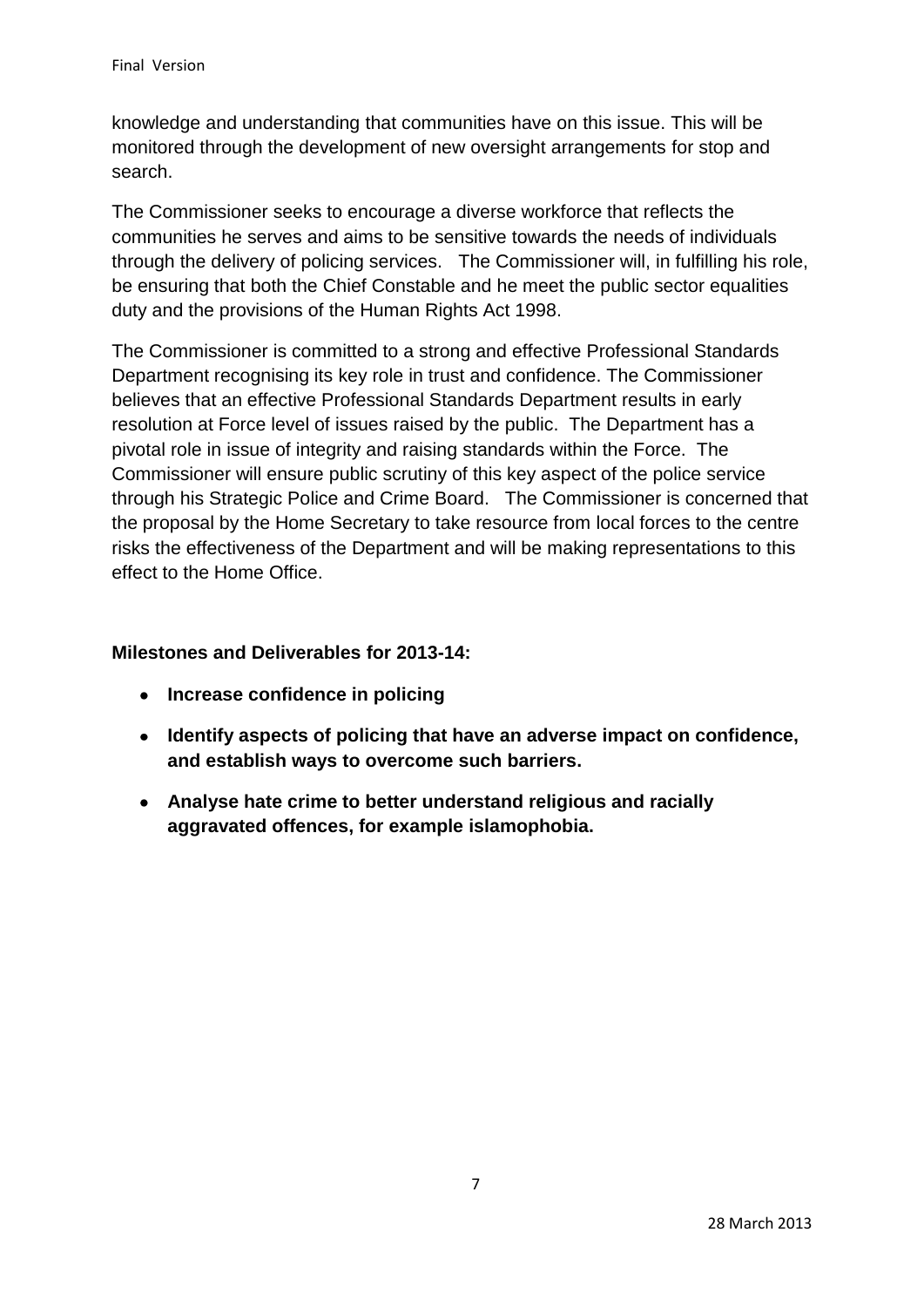**.** 

## **3.2Creating stronger partnerships**

Since 2010 the Force has been organised along local authority boundaries and is working hard to strengthen this with health structures and local enterprise partnerships. The Force will also look at opportunities that may emerge from the Government's City Deal initiative<sup>3</sup>.

It is recognised that financial pressures significantly drive the need to work in partnership with other agencies. Formally, through areas such as community budgets and, less formally, through early discussions about commissioning of services, there is a willingness within the Force to think beyond the boundaries of existing budgets. This is becoming particularly critical on health issues where it is essential that there is full engagement with Health and Wellbeing Boards.

The Commissioner has responsibilities that include contributing to the efficiency and effectiveness of the criminal justice system. Criminal justice partners are experiencing rapid change with the consolidation of the Crown Prosecution Service (CPS) and Courts Service, and the plans to introduce competition to much of the Probation Service The fruitful partnership with the Probation Service on offender management must not be damaged during this process. The Commissioner has responded to the Ministry of Justice voicing his concerns about the risks associated with a profit motive driving this important aspect of the criminal justice system.

Through this plan there is a need to ensure that collaborative arrangements with other police forces pay dividends. West Midlands Police is sharing developments on uniformed operations and criminal justice with its strategic partner, Staffordshire Police. This builds on the collaboration around Information and Communication Technology (ICT) and Legal Services that already exists.

The Central Motorway Policing Group (CMPG) is a flagship regional project in the West Midlands. There are plans to extend collaboration among the four regional forces to other key areas supporting the fight against serious and organised crime. This will enable the four forces to work efficiently with the National Crime Agency.

West Midlands Police is part of the Safer Travel Partnership which aims to ensure passengers travel safely throughout the force area. Next year the Commissioner plans to discuss, with all local transport partners, the joint benefits of a cohesive local transport strategy to make public transport even safer.

The majority of drugs, crime and community safety funding that the Home Office provides ends at the end of the 2012/13 financial year and moves to the Commissioner. The Commissioner has given a commitment to "passport" this

 $3$  City Deals are part of the Government's objectives to give cities the powers and tools they need to drive local economic growth.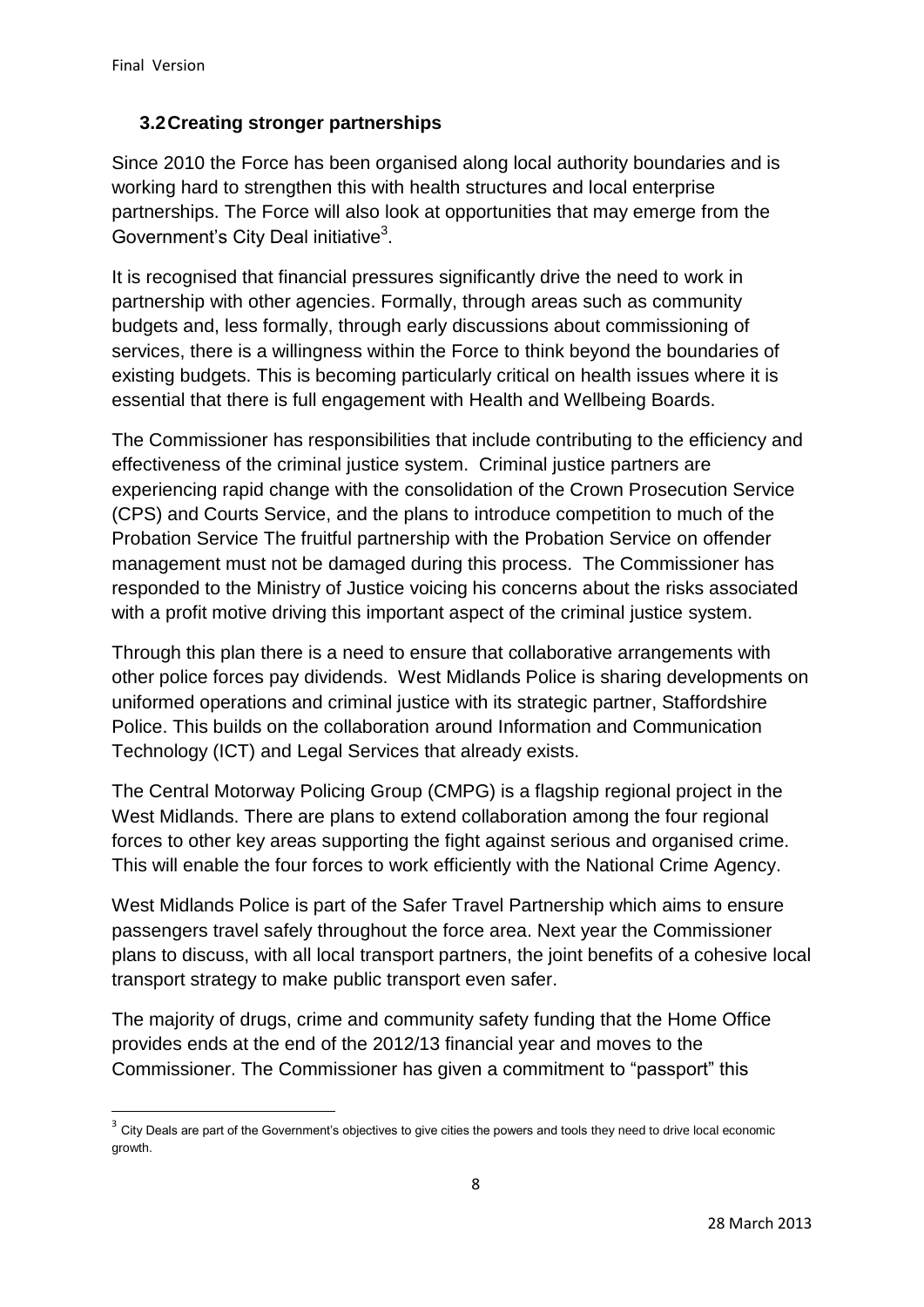funding to community safety partnerships, subject to the establishment of local policing and crime boards. It is proposed that the 2013/14 passported allocations should be proportionate to current funding levels as shown in Table 1.

| <b>District</b> | £         | $\%$ |
|-----------------|-----------|------|
| Birmingham      | 2,497,583 | 48   |
| Coventry        | 546,304   | 11   |
| Sandwell        | 530,190   | 10   |
| Wolverhampton   | 492,495   | 9    |
| Dudley          | 396,364   | 8    |
| Walsall         | 402,203   | 8    |
| Solihull        | 285,938   | 6    |
| Total           | 5,151,077 | 100  |

#### **Table 1**

In addition to the funding detailed in Table 1, the Commissioner will use £350,000 of his reserves to support partnerships on an invest-to-save basis. Partnerships will need to bid against this funding pot.

The Commissioner also operates a Community Initiatives Fund, set at £25,000 for 2013-14, by which financial assistance can be provided to community based initiatives. Such initiatives must contribute towards the Commissioner's objectives or those set out in any local policing and crime plans.

From April 2014 the Commissioner will have responsibility for payments to organisations that support work associated with the victims of crime. In preparation for this the Commissioner will undertake an analysis of how the needs of victims are met to ensure that commissioning of victims services from April 2014 can satisfy the priorities of victims. In addition the Commissioner will work with partners to support victims as they play their role in the criminal justice system.

## **Deliverables and Milestones for 2013-14:**

- **Allocate funding to partnerships to tackle local policing and crime problems**
- **Increase engagement with each Health and Wellbeing Board across the seven local authority areas**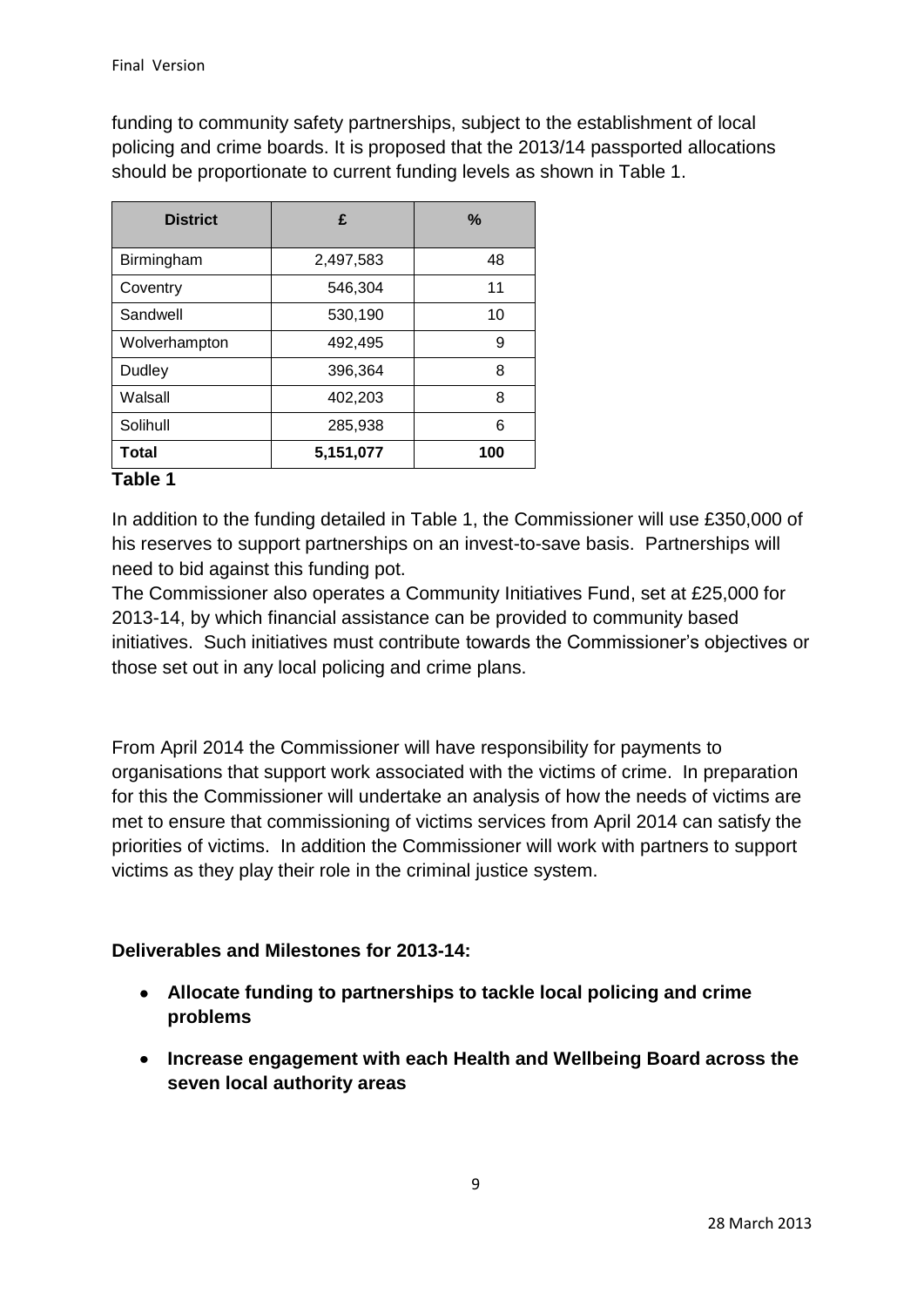- **Explore opportunities to improve the response to serious and organised crime in collaboration with regional forces and the National Crime Agency**
- **Reduce reoffending of criminals through partnership working**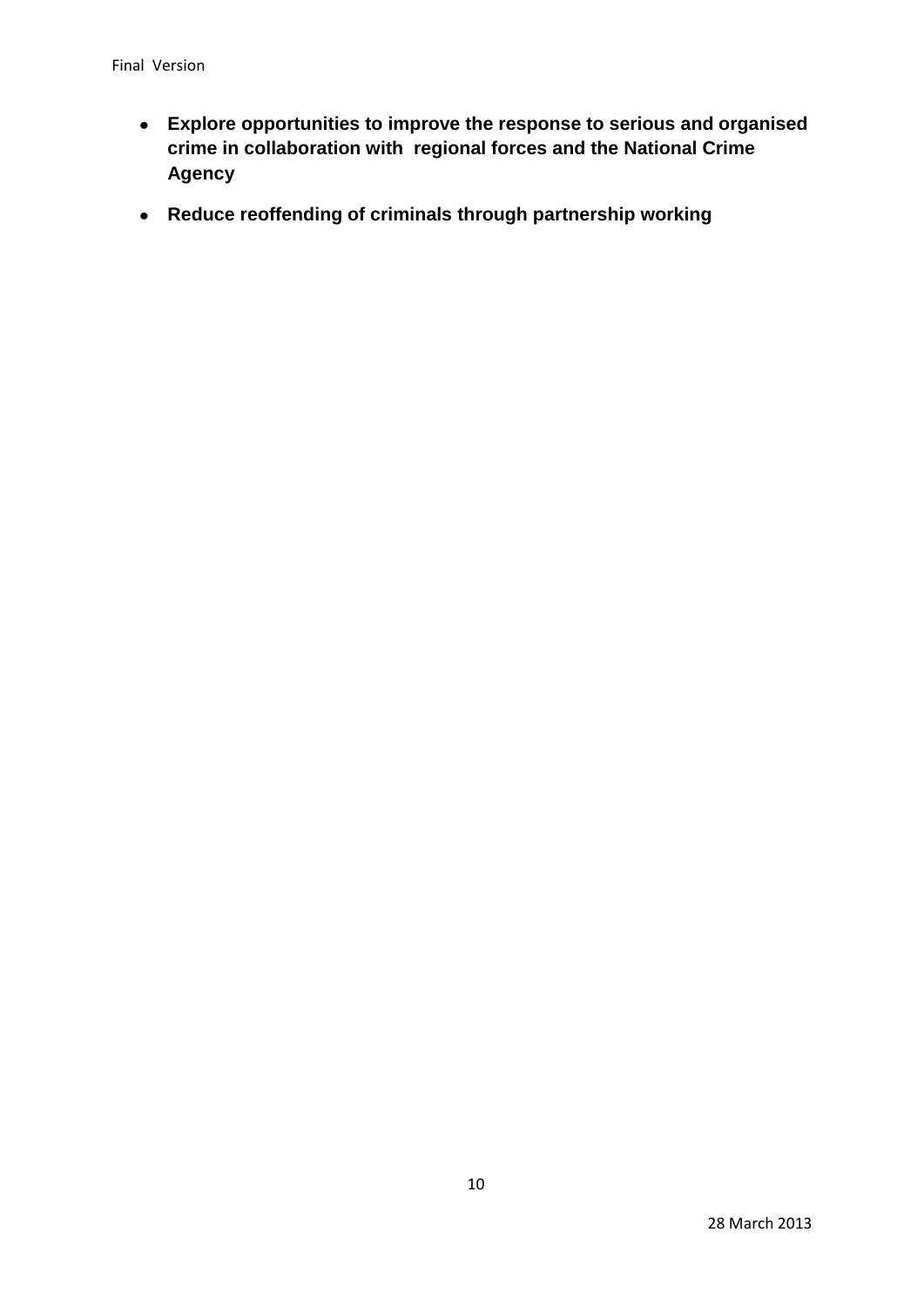## **3.3Developing greater local identity across the West Midlands**

West Midlands Police is unusual in that its local operational boundaries are not widely recognised by residents whose affinity is more likely to be with the towns and cities of the region. The local policing unit model recognises this issue and gives considerable autonomy to the management of local policing.

The establishment of community led local policing and crime boards at local authority level will build on this model and encourage politicians, community representatives, partners and the public to come together to better understand local policing and influence the way policing is delivered. Associated with this are early efforts to ensure that the process that sits behind this plan builds upwards from consultation with all areas of the community. The Commissioner has a commitment to listen to the views of the public and to understand how the public wish to express their views. A number of summits have been held giving the opportunity for sectors, including business, victims and young people to influence the structures for ongoing engagement and consultation.

Locally developed policing plans will drive local policing work and shape the way that force level resources are used. This planning process and the local police and crime boards that support it will be further developed in the coming year.

## **Deliverables and Milestones for 2013-14**

**Work with local partnerships to establish local policing and crime boards in each of the seven local authority areas**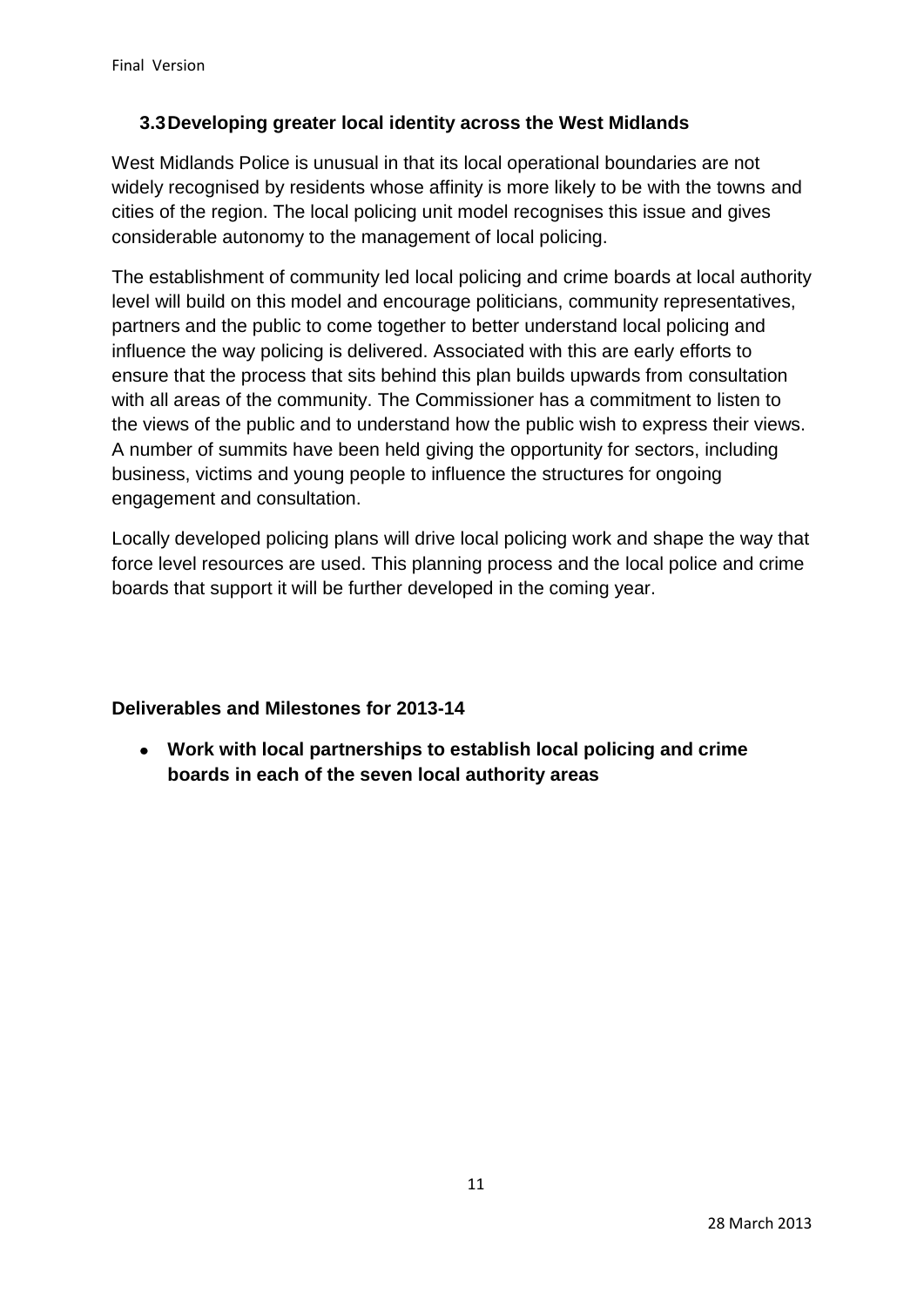## **3.4 Delivering better value for money**

Policing in the West Midlands is funded by a mixture of central grant allocated by the Government and locally raised taxation. For many years the use of damping on the funding formula used by Government to allocate money to policing areas has resulted in a failure to recognise the real needs within the West Midlands with successive years of underfunding. Over the last 8 years more than £300m of funding that should have come to the West Midlands has been allocated to other forces through application of this unfair funding formula.

The previous Police Authority lobbied hard on this point, and this has been refreshed through the Commissioner's Campaign, Fair Deal for Policing which will continue to seek a fairer funding settlement for the West Midlands. Early indications from the Home Office suggest that police funding will be reviewed in the future and this may present an opportunity to rebalance the current situation.

Despite the unfair funding, the Force has worked hard to deliver high quality services and good value for money for local taxpayers. The last three budgets have delivered over £100m of savings as part of the need to save £126m, or 20%, by 2014/15. These savings have been predominantly targeted on non-front line services, freeing up resource for operational policing services However as savings are realised the ability to continue to protect front line services will reduce.

The West Midlands Police area has the second lowest council tax in the country. The 2012/13 Band D charge of £99.45 compares to an average across similar metropolitan forces of £129.34, and an average across other forces in the West Midlands region of £171.47.

## **2013/14 Budget**

The proposed net revenue budget for 2013/14 is £559m. This includes a 3% increase in the police precept which is in line with inflation and represents an increase of around 5p per week for the average taxpayer. This extra money will create, together with a match funded amount from reserves, 100 new police staff posts so that police officers can be freed up for front line duties, along with recruitment of 50 police community support officers (PCSOs) and a similar number of special constables.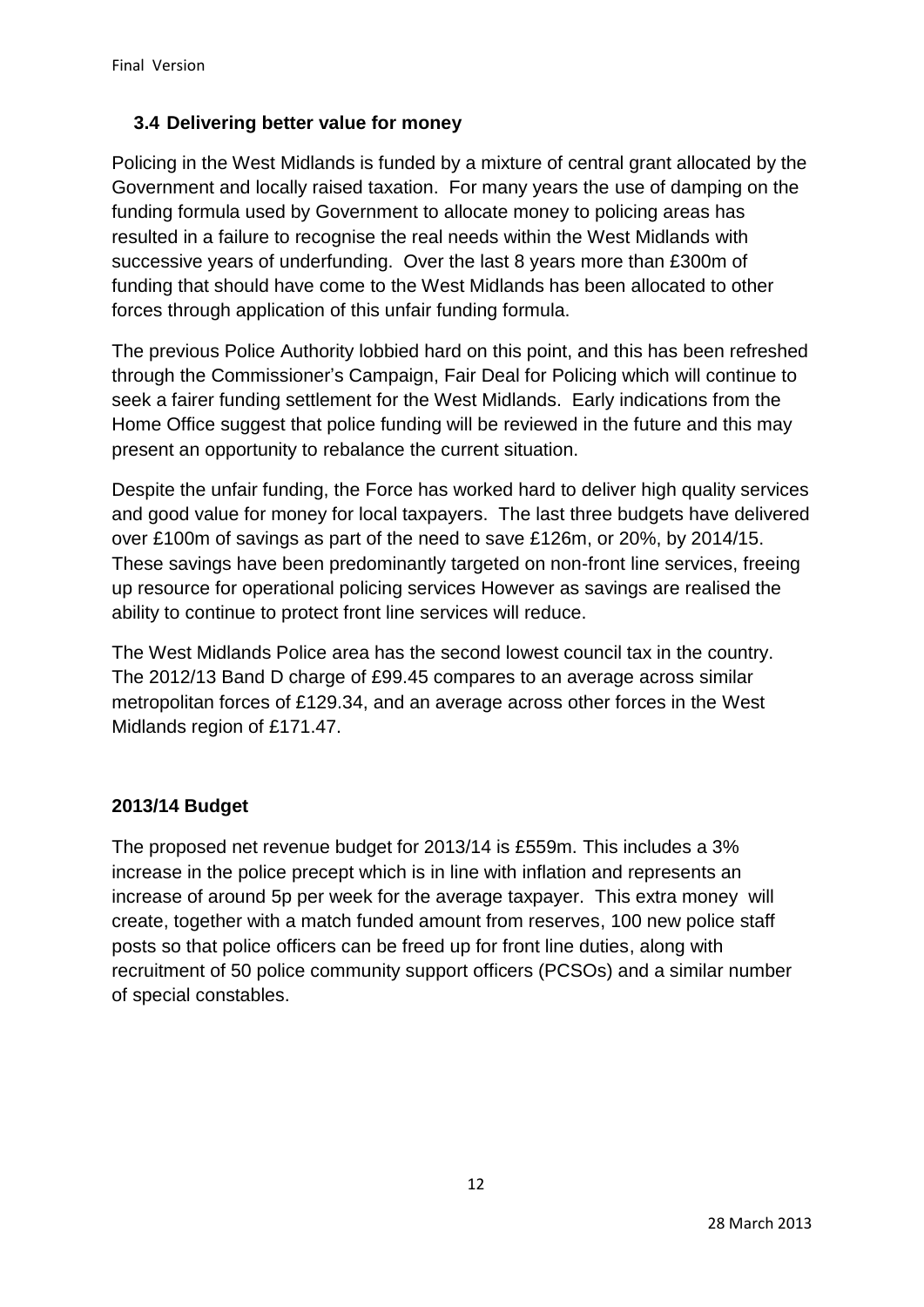The 2013/14 budget package also includes savings in excess of £20m that have been achieved in current budgets. The budgeted spend for 2013/14 is shown in Tables 2 and 3:

| 2013/14 Spending          | £'000   | $%$ of<br>total | 2013/14 Funding      | £'000   | $%$ of<br>total |  |
|---------------------------|---------|-----------------|----------------------|---------|-----------------|--|
| Police officers           | 390,340 | 69.9%           | Government grant     | 491,782 | 88.0%           |  |
| Police staff              | 102,953 | 18.4%           | Council tax          | 65,009  | 11.6%           |  |
| <b>PCSO</b>               | 20,971  | 3.8%            | Reserves             | 2,000   | 0.4%            |  |
| Sub total - staffing      | 514,264 | 92.0%           |                      |         |                 |  |
|                           |         |                 |                      |         |                 |  |
| Running costs             | 101,444 | 18.2%           |                      |         |                 |  |
| Income                    | -58,801 | -10.5%          |                      |         |                 |  |
| <b>Police Force Total</b> | 556,907 | 99.7%           |                      |         |                 |  |
|                           |         |                 |                      |         |                 |  |
| Office of the PCC         | 1,884   | 0.3%            |                      |         |                 |  |
| <b>Total Spending</b>     | 558,791 | 100.0%          | <b>Total Funding</b> | 558,791 | 100.0<br>℅      |  |
| Table 2                   |         | Table 3         |                      |         |                 |  |

#### **Medium term prospects**

Most public sector bodies have faced severe budget reductions over the last two years, and all indications suggest this will remain into the medium term. Only limited information is available at the time this plan was agreed so it is hard to be specific, but it's reasonable to assume budget reductions of around £20m - £25m per year will become the norm.

This will require a new approach to resource management and value for money while looking to improve services at a reduced cost. The key workstreams to deliver this are:

- Implement invest to save schemes that mean more efficient working practices
- Develop people who are capable and effective in their jobs.
- Improve productivity of staff and assets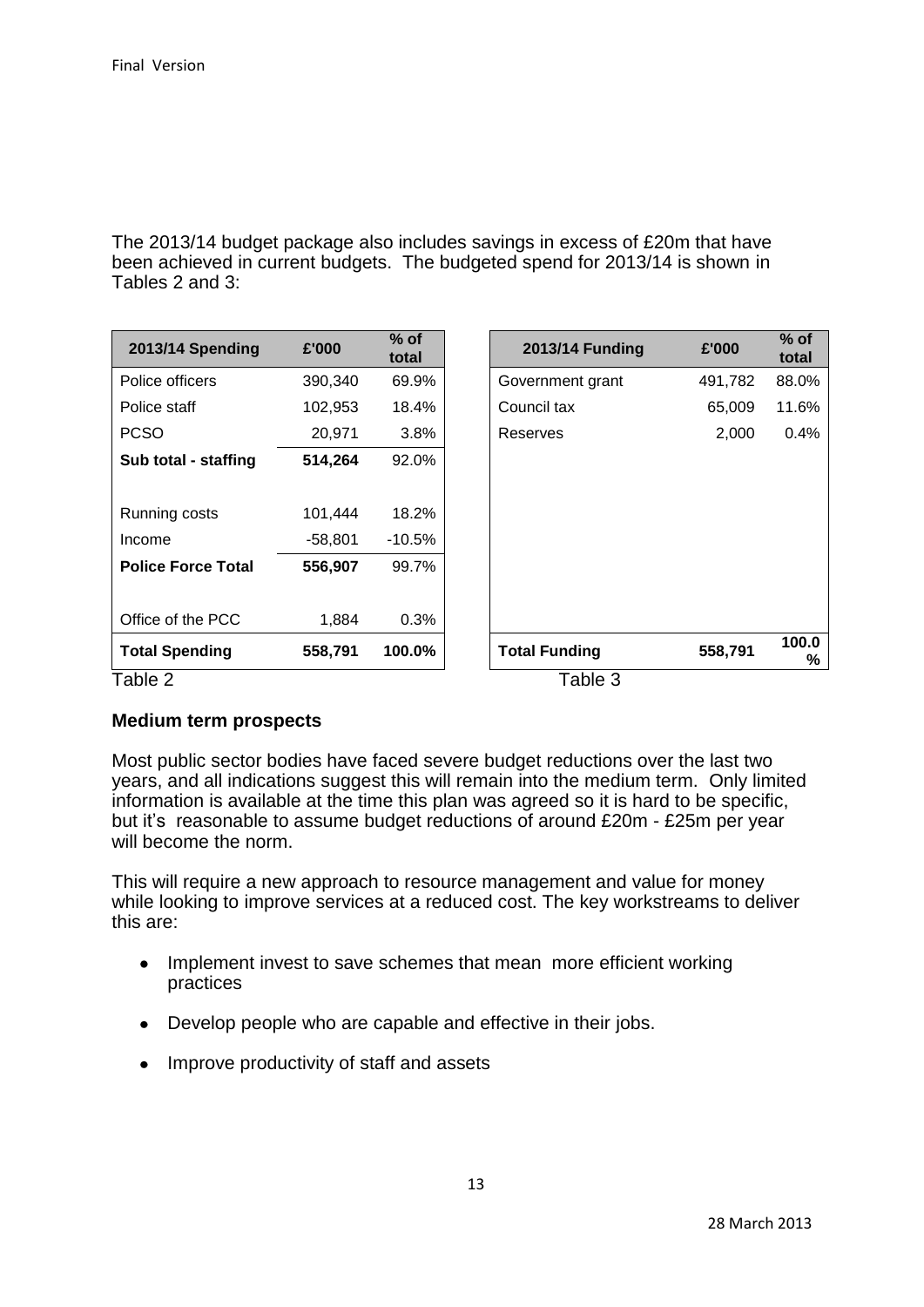#### I**nvest-to-save schemes**

There is a need to invest in the key infrastructure of the Force to enable more efficient and effective working practices particularly in estates and ICT. Key areas for investment include:

- New, more efficient custody blocks to replace smaller local policing unit (LPU) based cells. This will cut costs and allow more standardised and resilient working practices.
- $\bullet$ Rationalisation of expensive administration estate in central Birmingham into smaller, more flexible modern working environments that support flexible and agile working.
- Significant improvements to call handling by centralising non-emergency call  $\bullet$ handling from eleven to two hubs, supported by enhanced ICT
- $\bullet$ Investment in ICT that enable innovation and the capability and capacity to successfully deliver significant change and a step-change in outcomes.
- Develop a Shared Services Centre to manage transactional processes in a  $\bullet$ more efficient and effective way.
- $\bullet$ Reviewing local police bases to ensure a balance between what can be afforded and the role buildings play in making communities feel safe locally. Any proposals will be consulted thoroughly and no changes will be made unless it can demonstrated how service will be maintained but from a different location.
- Investment in cost effective, low carbon vehicles and appropriate vehicle management systems to reduce running costs and improve driving standards.
- Introducing new ways of working, including video conferencing, electronic file  $\bullet$ build and other paperless systems to reduce running costs and enhance flexibility and service delivery.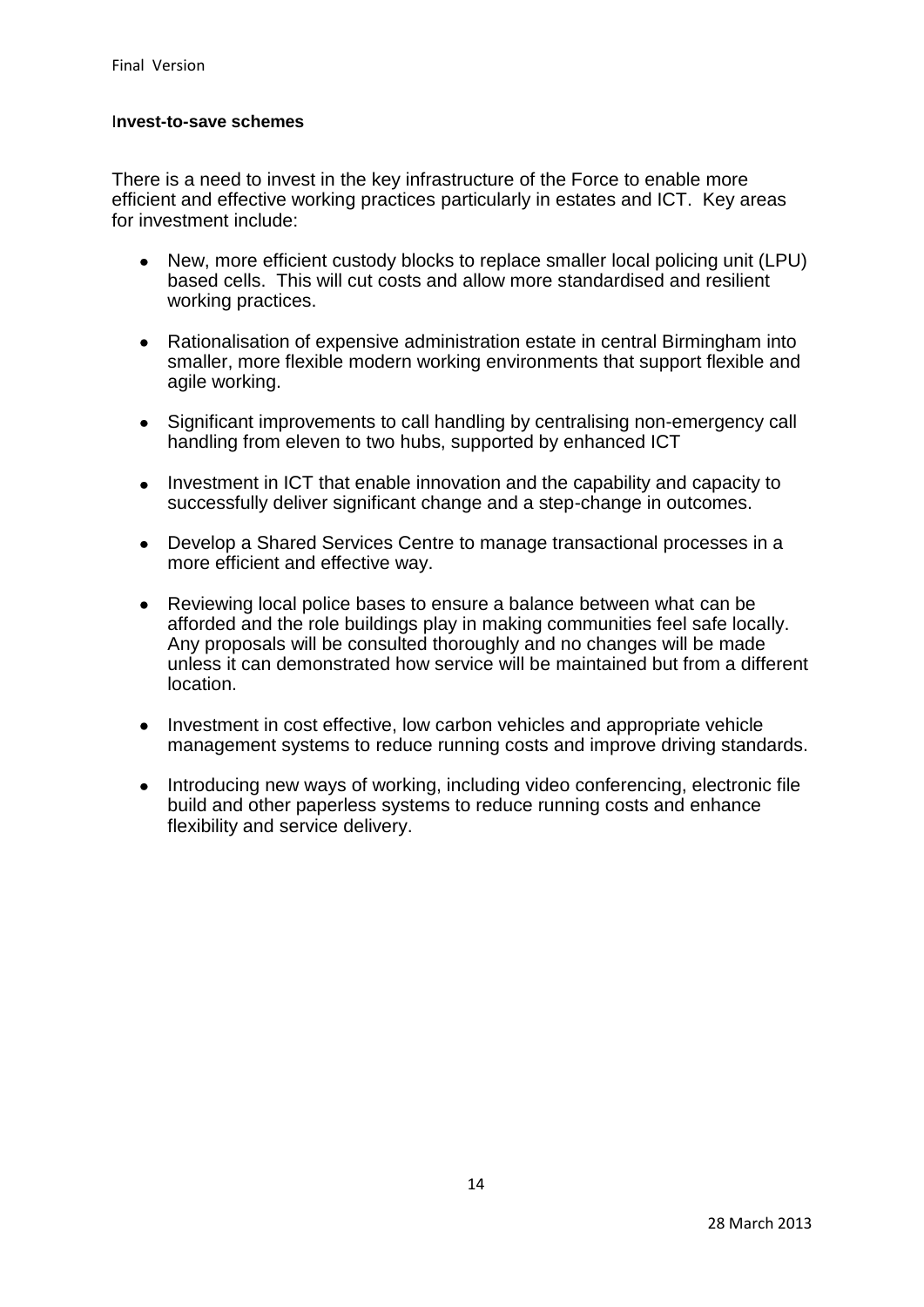#### **Capable and effective staff**

This theme concerns how people in the organisation are developed and supported to ensure they have the skills needed to perform their roles effectively and how they are provided with the environment needed to develop. Key objectives include:

- Developing a formal succession plan, identifying the arrangements for key operational & leadership roles.
- Establishing a talent management framework for staff, to ensure the Force remains resilient in service delivery.
- $\bullet$ Developing a workforce engagement programme which makes the most of officers and staff expertise in improving policing.
- Establishing a policy and framework which enables line managers and peers  $\bullet$ to recognise individual & team contribution, through recognition and appreciation.
- Progressing ways to ensure the workforce is representative, at all levels of the communities served.
- Taking forward work with local communities to encourage future applicants to join the Force as, police staff and/or the Special Constabulary.
- Developing options to allow individuals more flexible working hours, patterns  $\bullet$ and locations, linked to organisational requirements and development of technology and estates strategies.

#### **Productivity of staff and assets**

Recognising the Force will continue to work within tight financial constraints, this theme addresses the need to continually review how the organisation works and develops cultures which encourage productivity and contributions from staff. . Key objectives include:

- Implementing a workforce modernisation programme which allows the release  $\bullet$ of police officers to operational roles which specifically require police powers.
- Reducing the number of supervisory ranks and police staff managerial levels,  $\bullet$ to maximise operational resources available, within an environment which gives them more discretion and opportunities to improve front line services.
- $\bullet$ Developing a leadership culture which recognises excellent contributions and addresses performance and productivity issues in the workplace.
- $\bullet$ Improving force resource management systems to achieve a closer match between demand and availability of resources, including people, fleet and estates.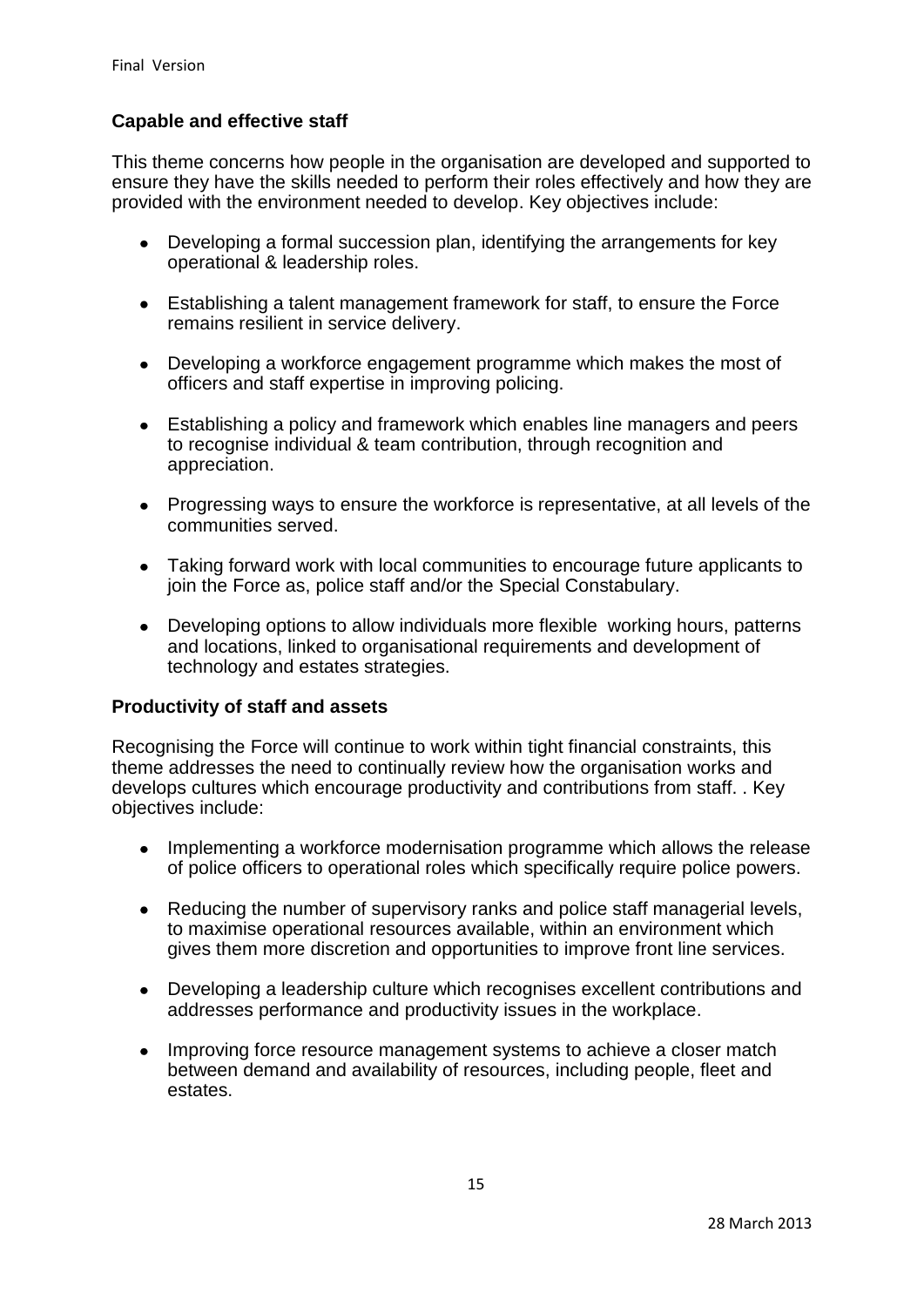- $\bullet$ Developing resource allocation models used to support deployment across neighbourhood, response, and specialist functions.
- Developing performance processes that enable ongoing productivity and a service improvement focus.

#### **Deliverables and Milestones for 2013-14**

- **Implement Invest-to-save schemes that enable more efficient working**   $\bullet$ **practices**
- **Develop people who are capable and effective in delivering their roles**
- $\bullet$ **Improve productivity of staff and assets**
- **Improve the diversity of throughout the Force through the recruitment**   $\bullet$ **and progression processes**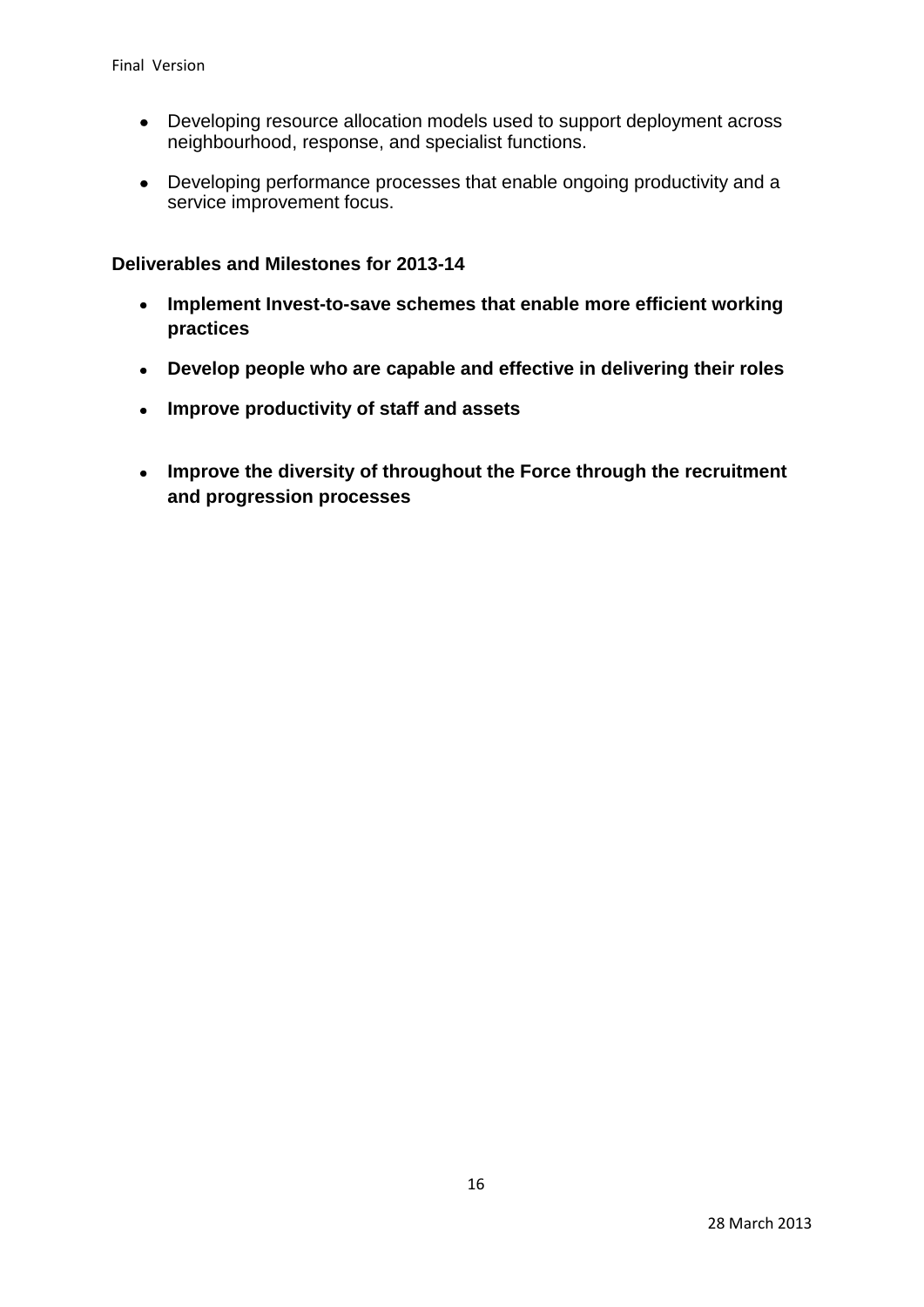## **3.5Demonstrating the Force's commitment to social responsibility**

The Commissioner is committed to West Midlands Police, a respected local organisation comprising 12,000 people, playing its full role in the development of local communities.

There is a clear intention to significantly enhance the delivery of the outcomes in this plan by integrating social and environmental factors into the way the Force works. For example, the adoption of 'green' policies; closer engagement with the voluntary sector; supporting local employment and ensuring local suppliers are not disadvantaged. This will be underpinned by new ideas, innovation and drawing on best practice. The Commissioner will be conducting a public consultation on his approach to procurement to ensure that he contributes to the economic wellbeing of the area.

In addition, working with the public sector, third and private sector partners will be explored to see how they could assist the Force meeting its ambitions. New opportunities for partnerships, for instance the Local Economic Partnerships and City Deal, may have a significant part to play in helping the Force to achieve required outcomes. Similarly, innovative funding models such as Social Impact Bonds may present opportunities.

The changes will encompass every aspect of the Force, from the way resources are managed and allocated, the way it interacts with the community it serves, the way police officers and police staff are engaged and the way information is used to support new methods of working. The creation of an effective, fit for purpose ICT infrastructure underpins all of this.

Those who directly access the policing service and those who indirectly engage with policing will be provided with wider choice, bespoke service delivery and greater consistency and reliability. The systems created through this process will enable an extended relationship to be formed with members of the public. For example, through improved systems it will be possible to have a better understanding of those who call the police and for the right response to be delivered.

The people who work within West Midlands Police have an important role to play in helping to support community initiatives where possible.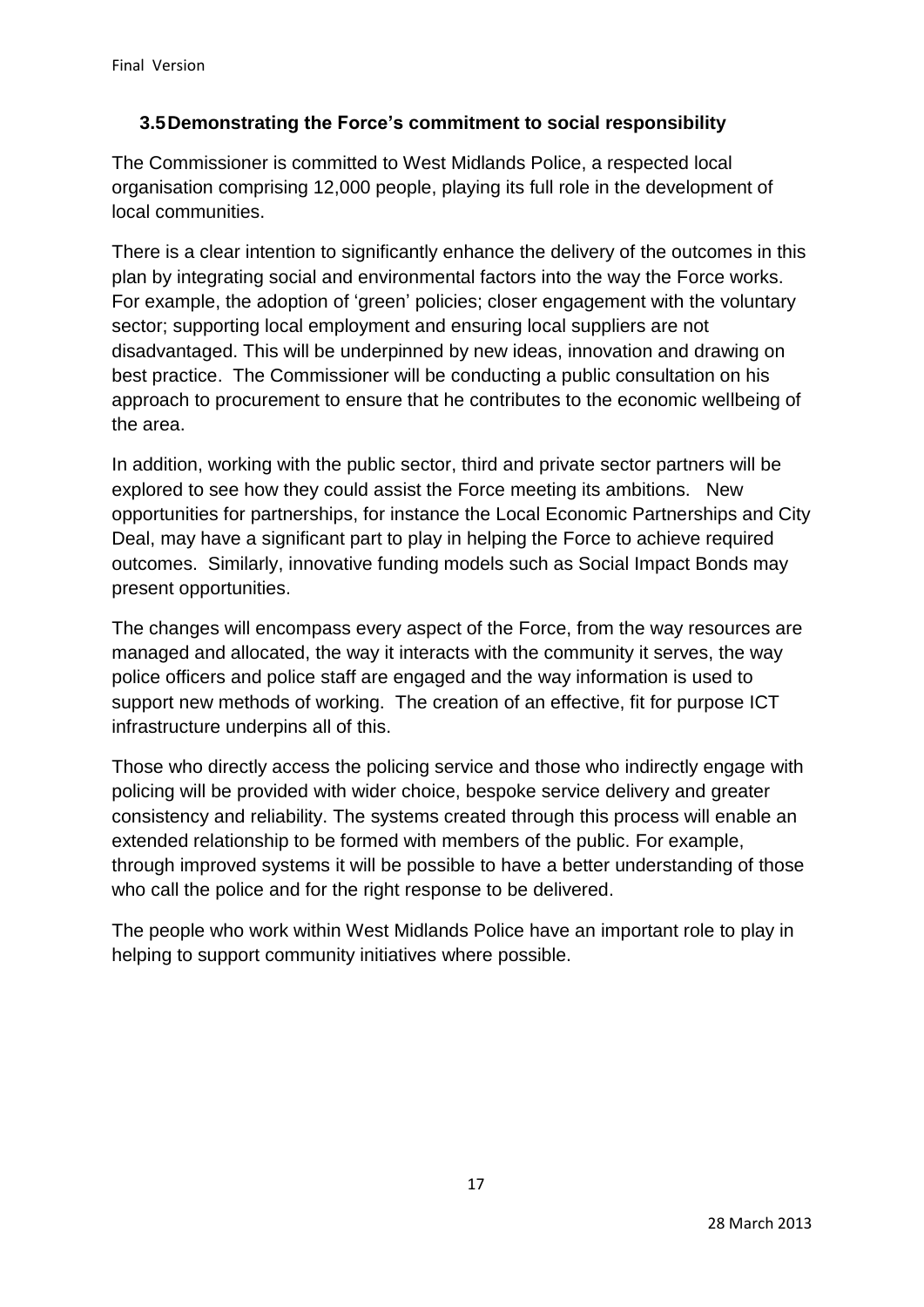**Deliverables and Milestones for 2013-14:**

- **Introduce a fleet of 'green' cars that are efficient and are better for the environment**
- **Consult on the procurement strategy to influence the economic wellbeing of the area**
- **Increase the involvement and work with voluntary, third sector and community partnerships in priority areas helping to keep crime down.**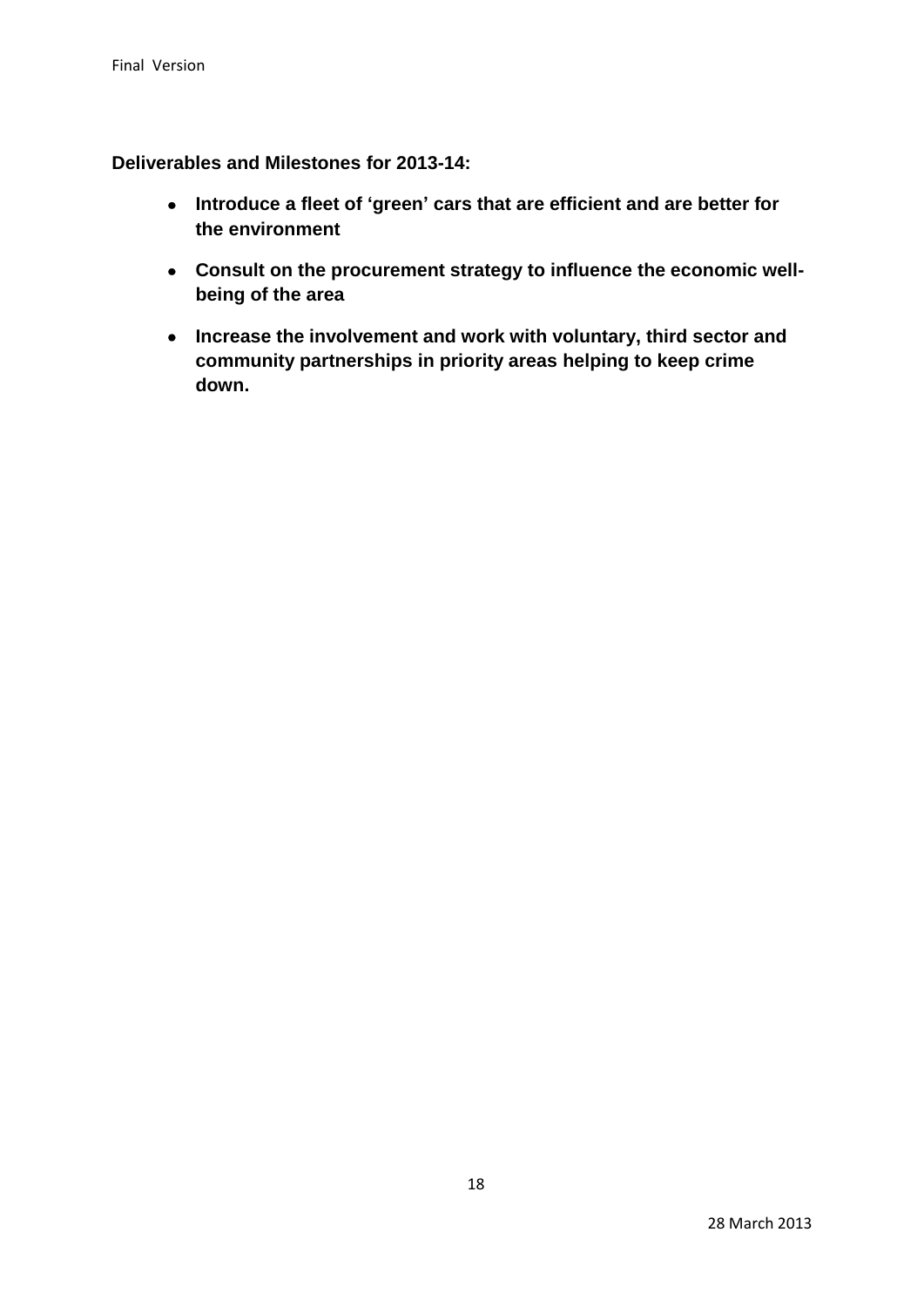## **3.6Reduce crime and offending**

Local policing unit plans will help identify local issues through community engagement. Local plans will be based upon local joint strategic assessments between the police and partners and reflect public concerns. This overarching plan will seek to reduce overall crime but will also look to reflect local concerns and those from the main strategic assessment to focus annual activity. Cutting crime requires a long term approach to reducing offending.

## **How are things now?**

The Force has made major reductions already in crime over the last two years, with some of the biggest reductions in total crime in the country. Diagram 2 shows the overall rates of crime in the West Midlands compared to those forces that the Government regards as most similar to the West Midlands.





Within this overall level of crime, some types of crime remain a major concern to victims. House burglary is one of the most invasive crimes and is frequently raised as a local priority. Violent crime has a profound impact upon victims and there is a need to ensure it is reduced. The Force has been concentrating on reducing crime in the highest crime neighbourhoods and it intends to reduce crime in these areas at a faster rate than the rest of the force. West Midlands Police will also be responsive to changing trends in crime, for example metal theft, where Operation Steel has seen major successes.

The Force has generally a lower detection rate than other forces. Although not specifically mentioned in this plan, it will continue to measure detections with these being scrutinised by the Commissioner. Detection rates measure a number of types of disposals- that is how an offence is dealt with - but they are not an accurate measure of who the police catch. West Midlands Police do not make substantial use of offences taken into consideration (TICs) which are when offenders admit to other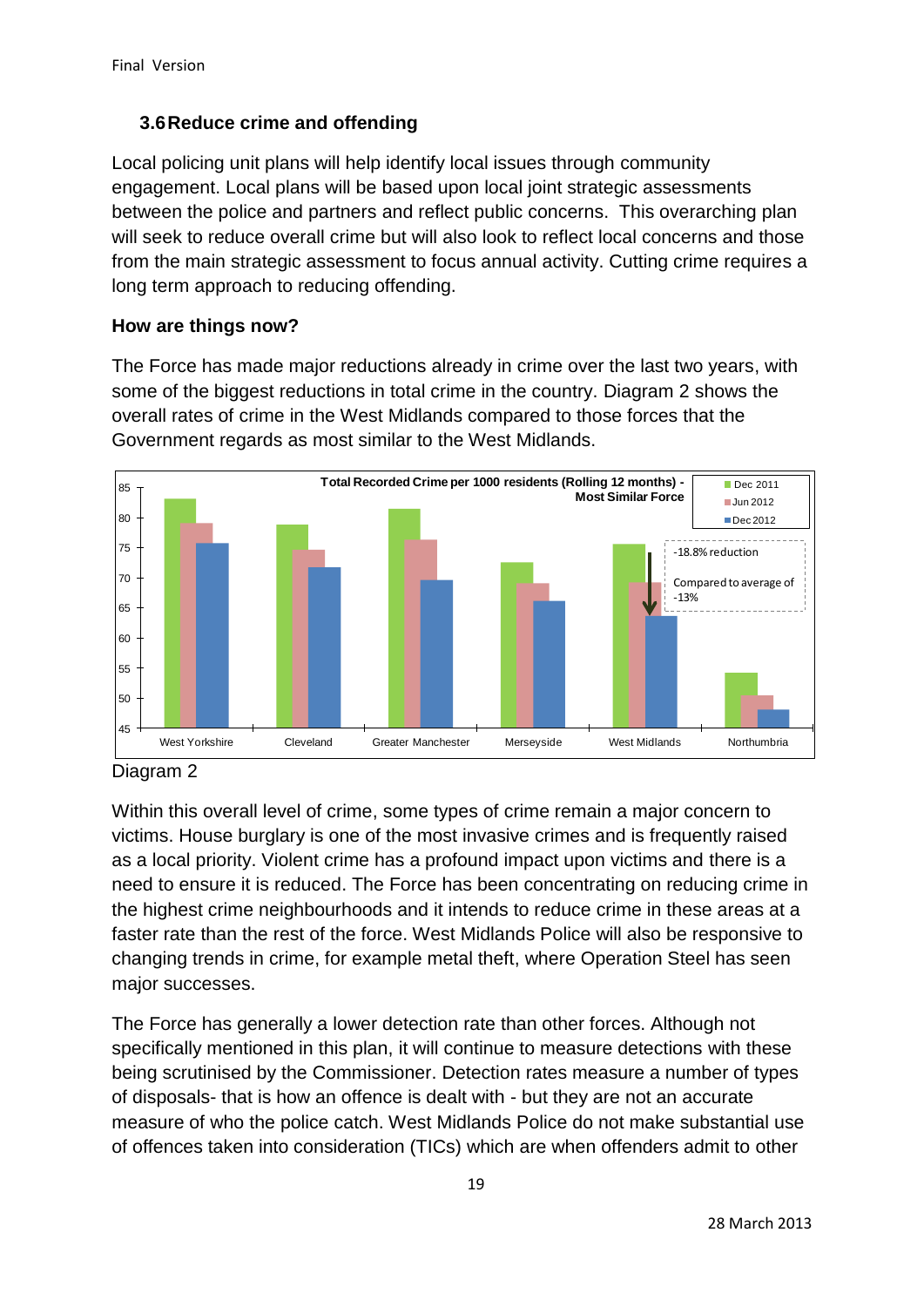offences after charge for a crime as there are risks with this and it has a limited impact on the punishment an offender receives.

The Force makes considerable use of community resolutions and restorative justice approaches which are far more effective in stopping further offending. These measures do not count in detection rates. The Government is proposing to broaden the range of disposals the police have recorded at national level and therefore detection rate measures will not be published within in the plan. The focus is on reducing crime.

## **Deliverables and Milestones for 2013-14:**

- **Reduce overall crime by 5%.**  $\bullet$
- **Reduce violent crime where injury is caused by 8%.**
- $\bullet$ **Reduce burglary by 8%.**
- **Reduce crime in high crime priority areas by 7%**  $\bullet$
- **Support local and national projects aimed at understanding which**   $\bullet$ **interventions are effective at reducing low level offending.**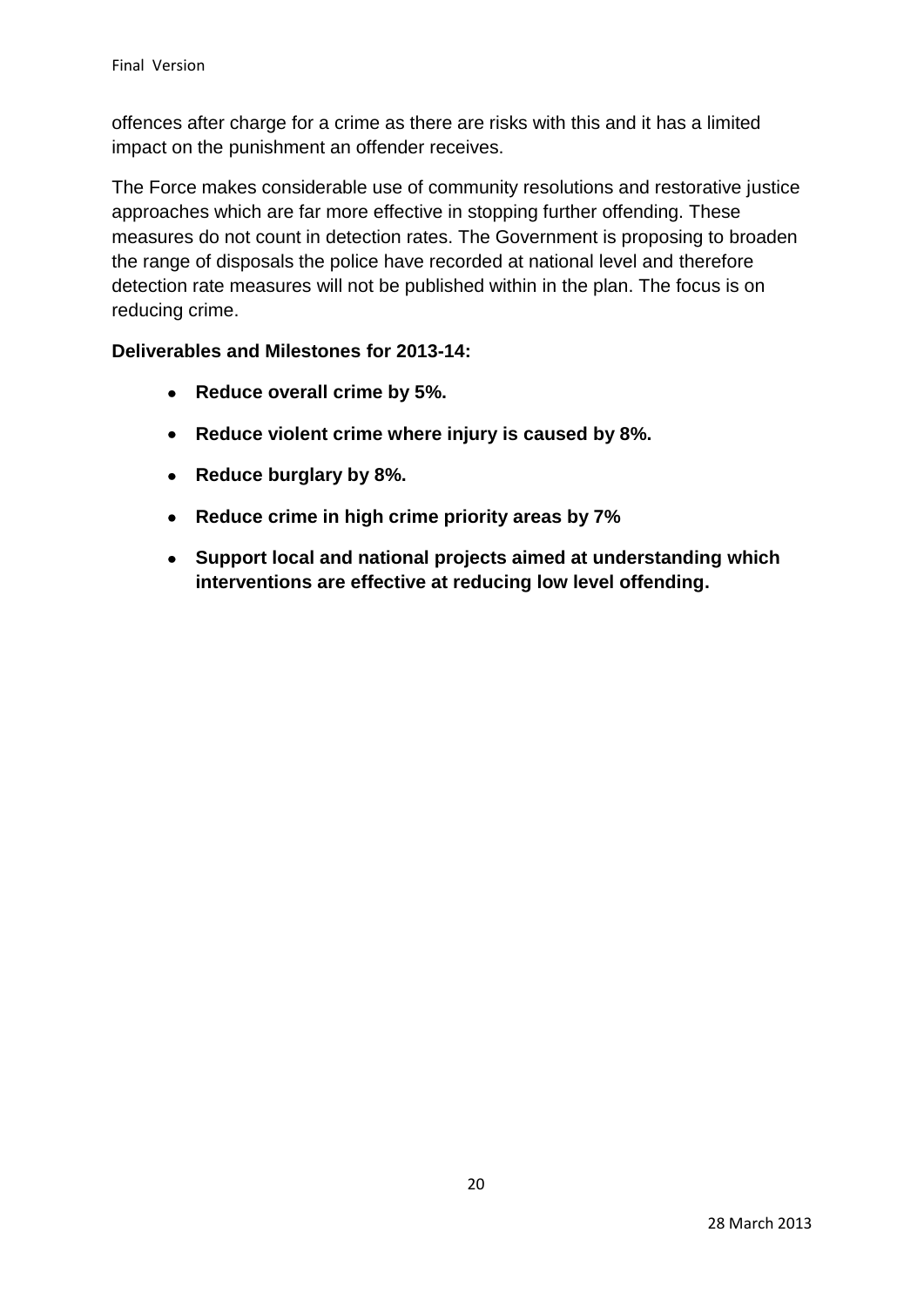## **3.7Better protecting people from harm**

A great deal of police work relates to important areas like safeguarding children and young people and protecting people from domestic abuse and hate crime. The latter being an area of particular commitment for the Commissioner. Gangs and organised crime can have a serious impact on local communities, sometimes in a way not directly seen by the wider public. The police are an important co-ordinator in times of civil emergency. The riots in 2011 demonstrated the important protection role the police have in preventing disorder. The Force will need to be in a position to respond to these sorts of threats in the future.

Alcohol fuelled violence and abuse can cause harm to individuals and communities. The Force will work with licensing authorities to help create a safe and sociable entertainment environment within our towns and cities. Work will also take place with partners, in particular those with a safeguarding responsibility, to reduce vulnerability caused by the excessive use of alcohol**.**

The Strategic Policing Requirement (SPR) expects the Chief Constable and the Commissioner to meet not only local needs but also retain capability to meet national requirements. Cyber crime, where criminals make use of technology in their criminal activity, is a relatively new threat that will need co-operation between the National Crime Agency and the Force to protect local residents and businesses. The SPR is addressed at section 3.10.

## **How are things now?**

The force has made significant progress tackling gangs and organised crime and major reductions have been made in gun and knife crime as shown in Diagram 3. This work will continue.

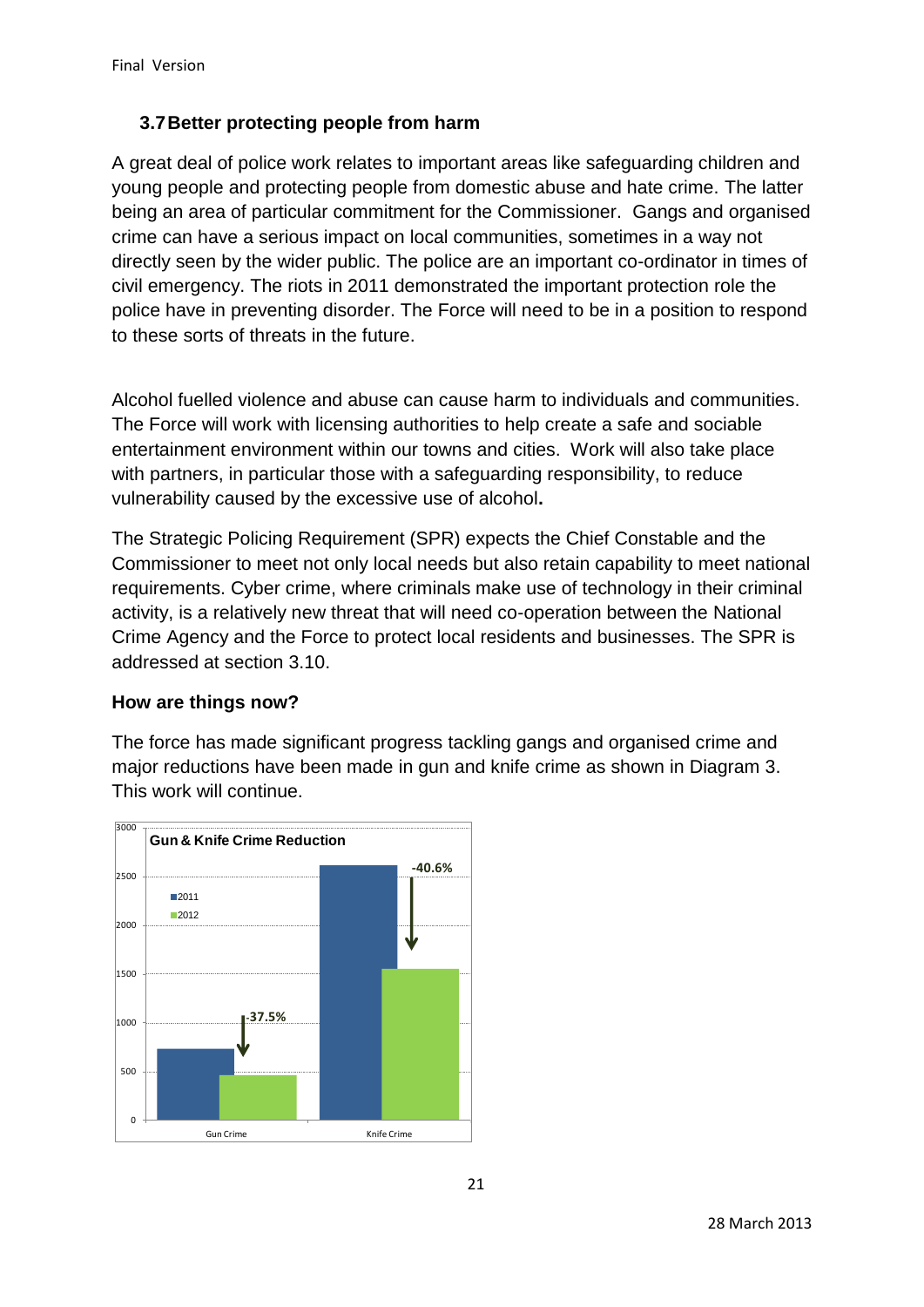Final Version

Diagram 3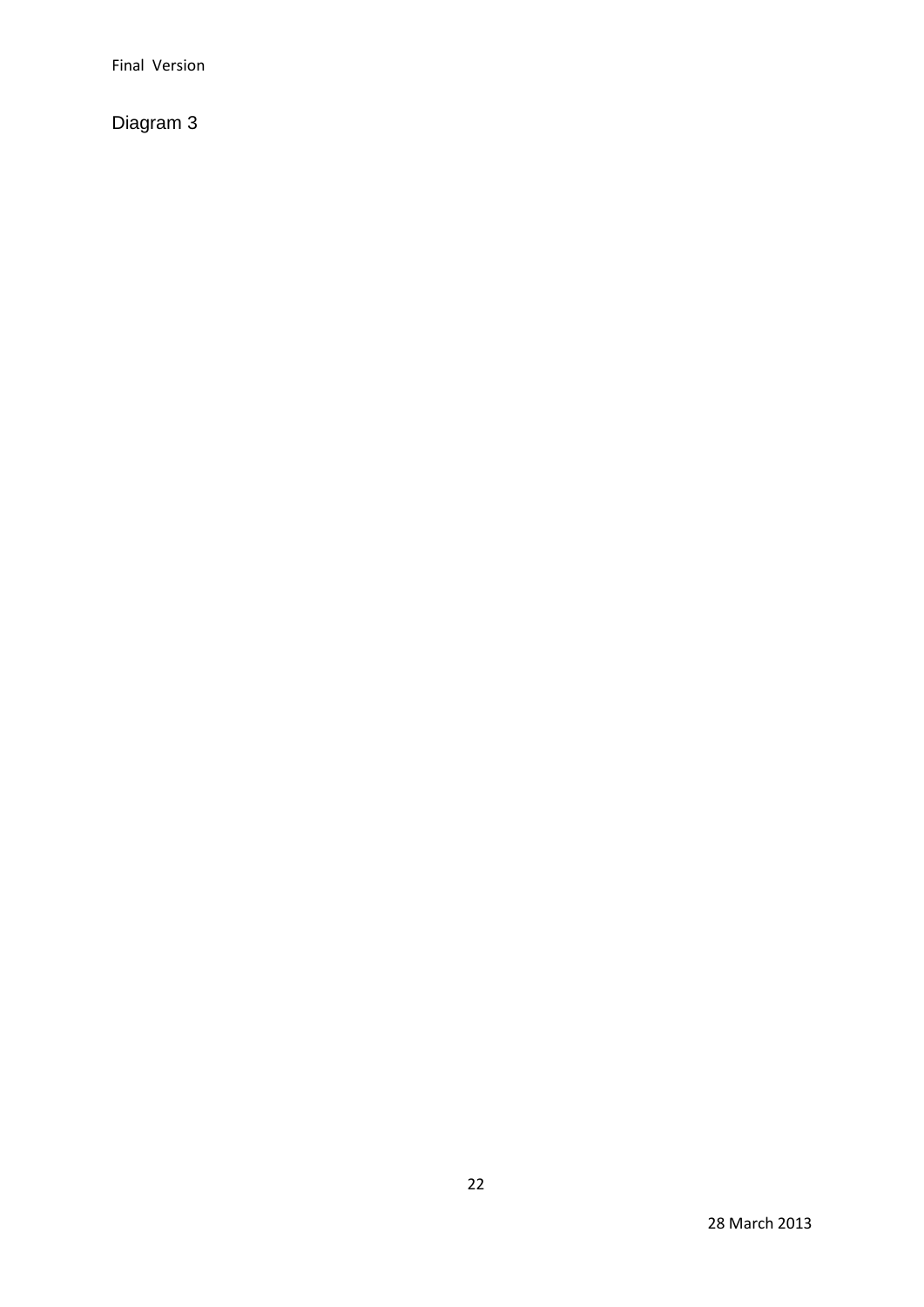Drug misuse remains a significant concern in communities and the outstanding "No Deal" programme<sup>4</sup> has seen real improvements in people's lives by reducing drug markets in the area and depriving criminals of their cash. The Children's Commissioner's Report<sup>5</sup> and the Savile case has ensured the spotlight has been placed upon the exploitation of the vulnerable and the Force will be proactive in seeking out specific risks that may exist relating to women and young children.

The Force Public Protection Unit is a specialist team of officers and staff dedicated to the investigation of child abuse, rape and serious sexual offences, high risk domestic abuse, vulnerable adult abuse and the management of registered sexual offenders. They also provide specialist safeguarding services. The team deliver a high quality service to victims, improving trust and confidence while identifying, tracking down and prosecuting offenders. The investigation of child sexual exploitation is dealt with by an expert team that works directly with local policing units (LPUs) to safeguard children and young people.

There are opportunities to increase current partnership working to support victims of domestic abuse, and to identify and target serial domestic abuse offenders through robust offender management. Such partnership working will also be used to address other difficult crime types such as female genital mutilation, forced marriages and elder abuse. The Force will continue to work closely with local authority colleagues, in particular Birmingham, to address the counter-terrorism threat, recognising their invaluable contribution in delivering the Prevent agenda. The Commissioner will build on the work of the predecessor Police Authority in its work to oversee the use of of specific powers under counter-terrorism legislation.

## **Deliverables and Milestones for 2013-14:**

**.** 

- **Reduce the harm caused by gangs and organised crime groups by**   $\bullet$ **continuing to target them**
- **Reduce the harm caused by terrorism by continuing to target them**   $\bullet$ **under the local and national strategy**

<sup>&</sup>lt;sup>4</sup> "No Deal" is Birmingham East's long-term partnership strategy aimed at impacting upon the harm associated with the use and supply of drugs.

<sup>&</sup>lt;sup>5</sup> The Office of the Children's Commissioner is undertaking a two-year Inquiry into Child Sexual Exploitation in Gangs and Groups (CSEGG). The Inquiry interim report was published on 21 November 2012.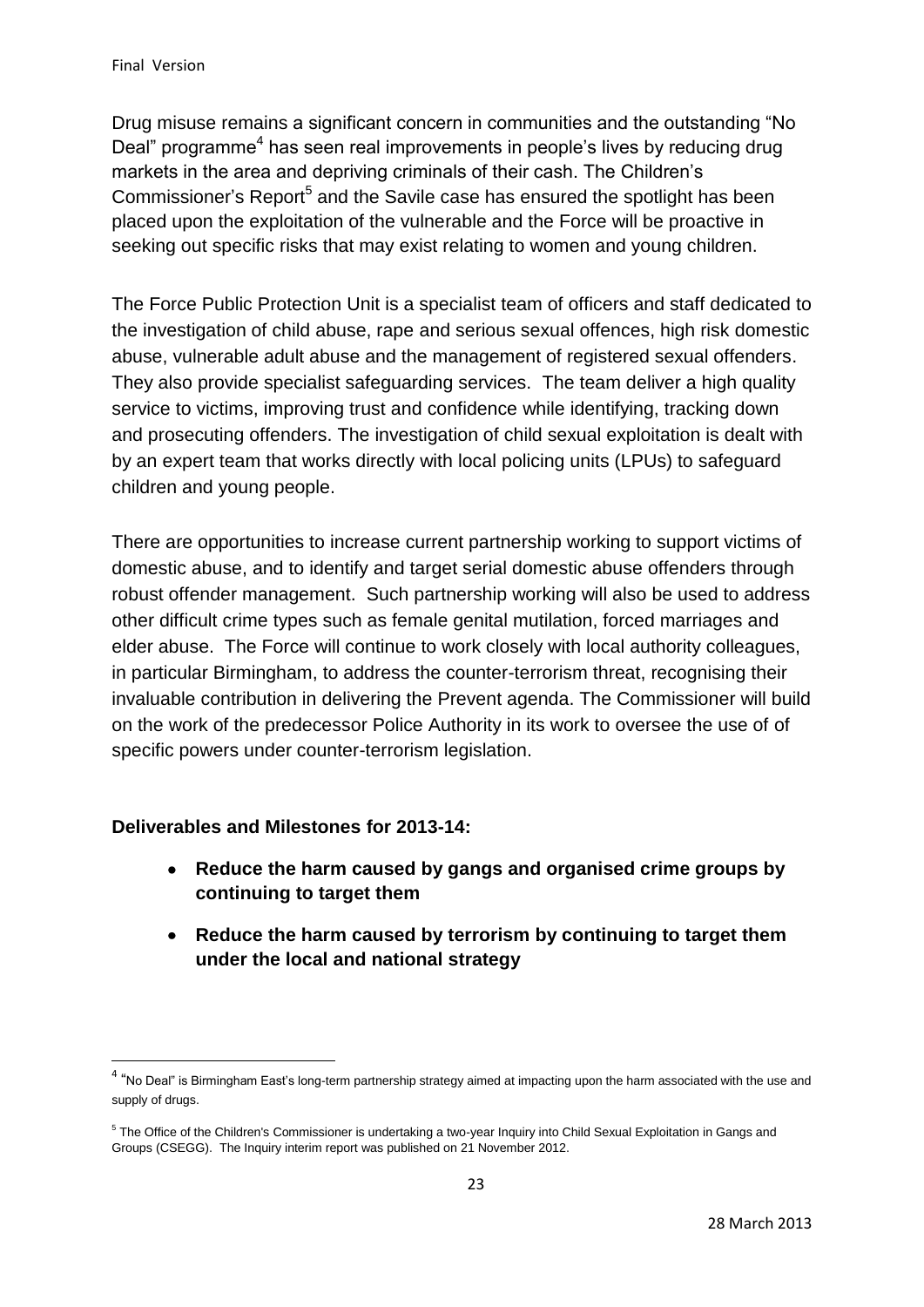- **Carry out activity to understand in more detail the extent of people trafficking within the West Midlands and to maintain vigilance around child sexual exploitation.**
- **Develop a force strategy to tackle drug dealing, drug use and cannabis farming.**
- **Reduce the harm to vulnerable victims caused by domestic abuse.**
- **Work with safeguarding partners to improve the outcomes for vulnerable people**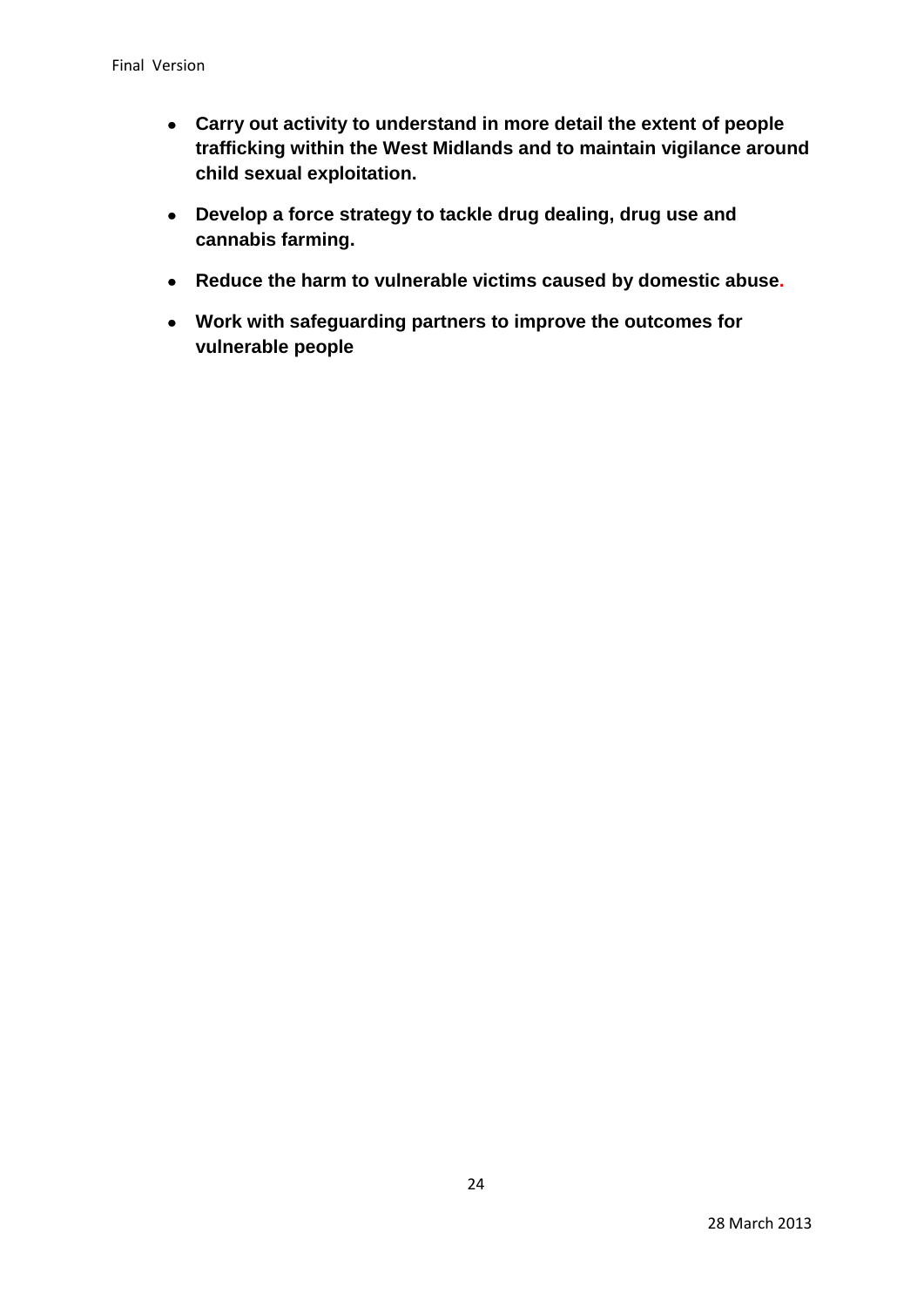## **3.8Improving the service the public receive from the police**

People who use West Midlands Police services have higher levels of satisfaction than most forces in the country, including almost every Metropolitan force. The Chief Constable and the Commissioner aspire to further improve levels of satisfaction through the Force's change programme, particularly for victims and witnesses.

#### **How are things now?**

Anti-social behavious is consistently raised as a concern by the public and this is reflected in the seven local community safety strategies and the Force's own strategic assessment. The Force significantly improved satisfaction levels in dealing with crime and anti-social behaviour (ASB) from 76.9% in 2011-12 to 79.1% at the end of February 2013. West Midlands Police is currently the third best performer in its most similar group of forces as indicated in Diagram 4.



## Diagram 4

The Force carries out extensive surveys to test its services in this area and has recently carried out a more strategic piece of 'customer journey' mapping to look in detail at the experience of victims, witnesses and callers so changes can be made to services. All performance is regularly reviewed by the Force. The Commissioner's first summit concerned victims as he wants to look at how they can be supported in the justice system.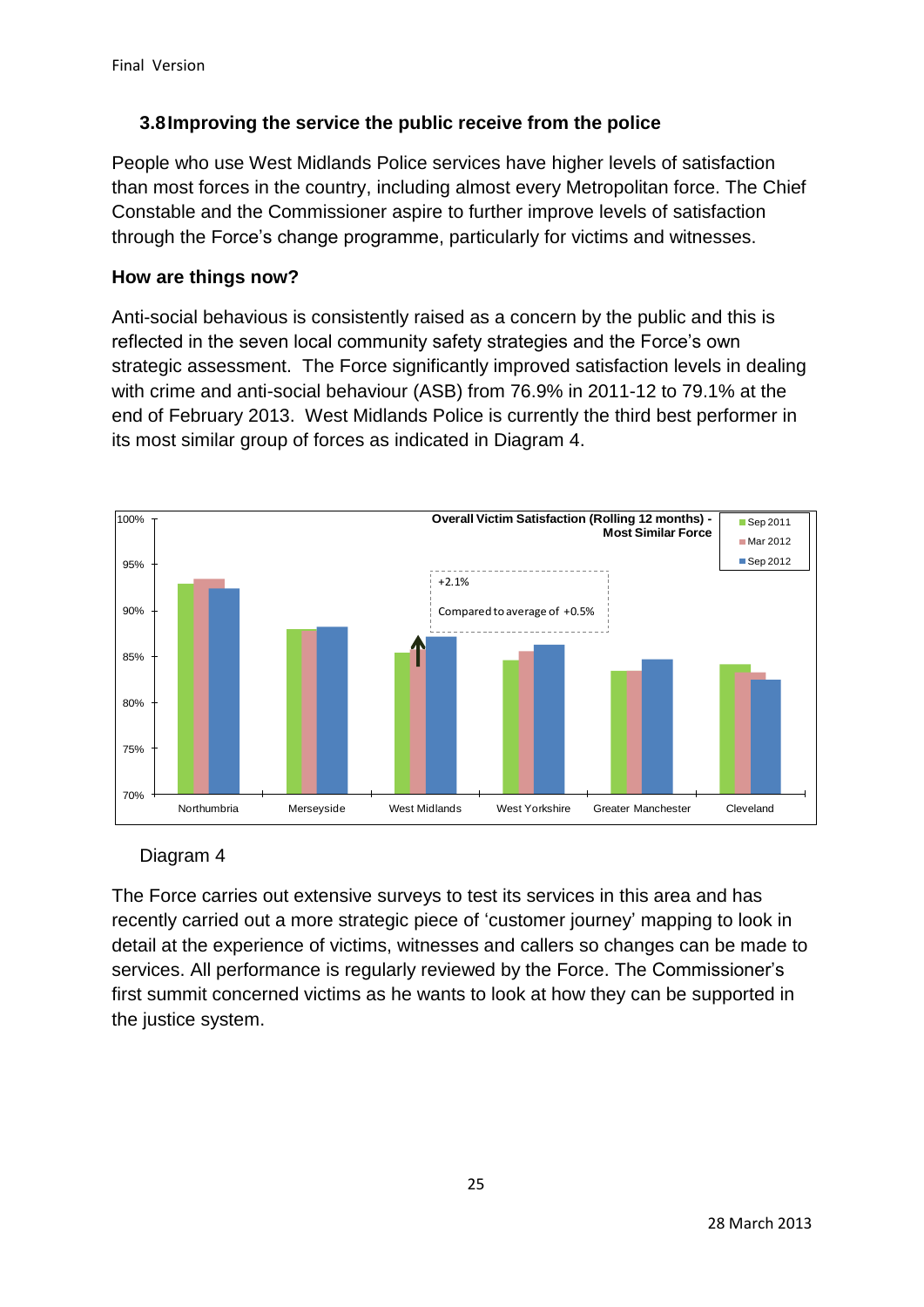**Deliverables and Milestones for 2013-14:**

- **Increase satisfaction with services provided relating to crimes**   $\bullet$
- **Increase satisfaction with services provided relating to ASB**   $\bullet$
- **Implement a customer services strategy drawing from the Victims Summit<sup>6</sup>**  $\bullet$ **and the Customer Journey<sup>7</sup> to deliver further improvements.**
- **Develop strategies to reduce repeat victims of crime and anti-social**   $\bullet$ **behaviour.**

 6 "Victims Should Come First" - Victims Summit (11 January 2013). The Victims Summit was the first in a series of summits arranged by the Police and Crime Commissioner, focusing on the needs and experiences of victims of crime, listening to victims' groups so that services can be built around meeting victims' needs.

 $^7$  The aim of the Customer Journey project is to look at the fundamental service design from the point of view of meeting customer needs and expectations, while keeping in view statutory obligations and cost effectiveness.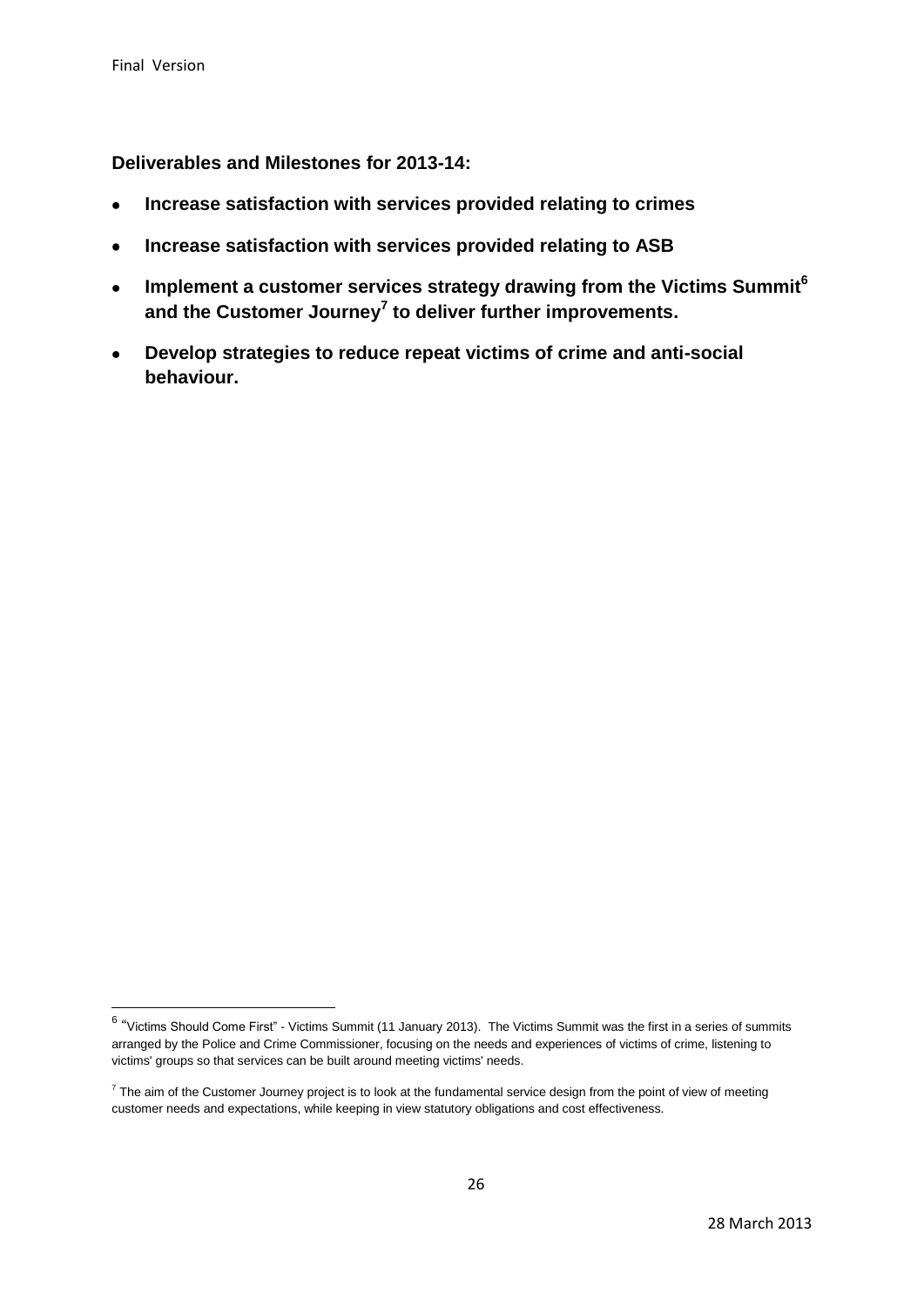## **3.9Supporting stronger communities**

Effective policing and a feel of community safety helps communities flourish. The communities of the West Midlands are experiencing significant demographic change and policing needs to match current and future requirements. The police have an important role with partners to support community cohesion. Some people or communities can generate disproportionate demand so the plan will ensure that exploratory work on how excessive demand can be reduced, through work on issues like troubled families.

A vibrant economy is partly about ensuring business crime continues to fall and the plan will support this at an operational level. More strategically the Force and the Commissioner will want to play a part in programmes under the City Deal and through Local Enterprise Partnerships. The Commissioner will support the local economy through policing services and community safety funds, particularly the community and voluntary sectors.

Most crime starts and finishes in local a neighbourhood which is why the Force is focused on local neighbourhood policing. Neighbourhoods have a variety of different needs and each has a local policing team that understands the local area and tackles local problems.

Within neighbourhoods, police community support officers and special constables work with police officers to help reassure the public, increase visibility and to make the West Midlands a safer place.

## **How are things now?**

Business crime has fallen this year 17.5% at the end of February 2013 when compared to the same period in the previous year. In collaboration with the British Transport Police and Centro partners, the Safer Travel Partnership has reduced crime and anti-social behaviour on the West Midlands' transport system. Further consultation with these partners will ensure this work continues. The Commissioner and the Force will also work with partner agencies to investigate available data to more fully understand the perceptions of public transport passengers regarding their personal safety. The Force is working closely with local authorities on their Troubled Families programmes.

## **Deliverables and Milestones for 2013-14:**

- **Reduce business crime by 6%**  $\bullet$
- **Work with our partners to further reduce crime on the transport system**   $\bullet$
- $\bullet$ **Strengthen the ability to work with partners on the Troubled Families programme.**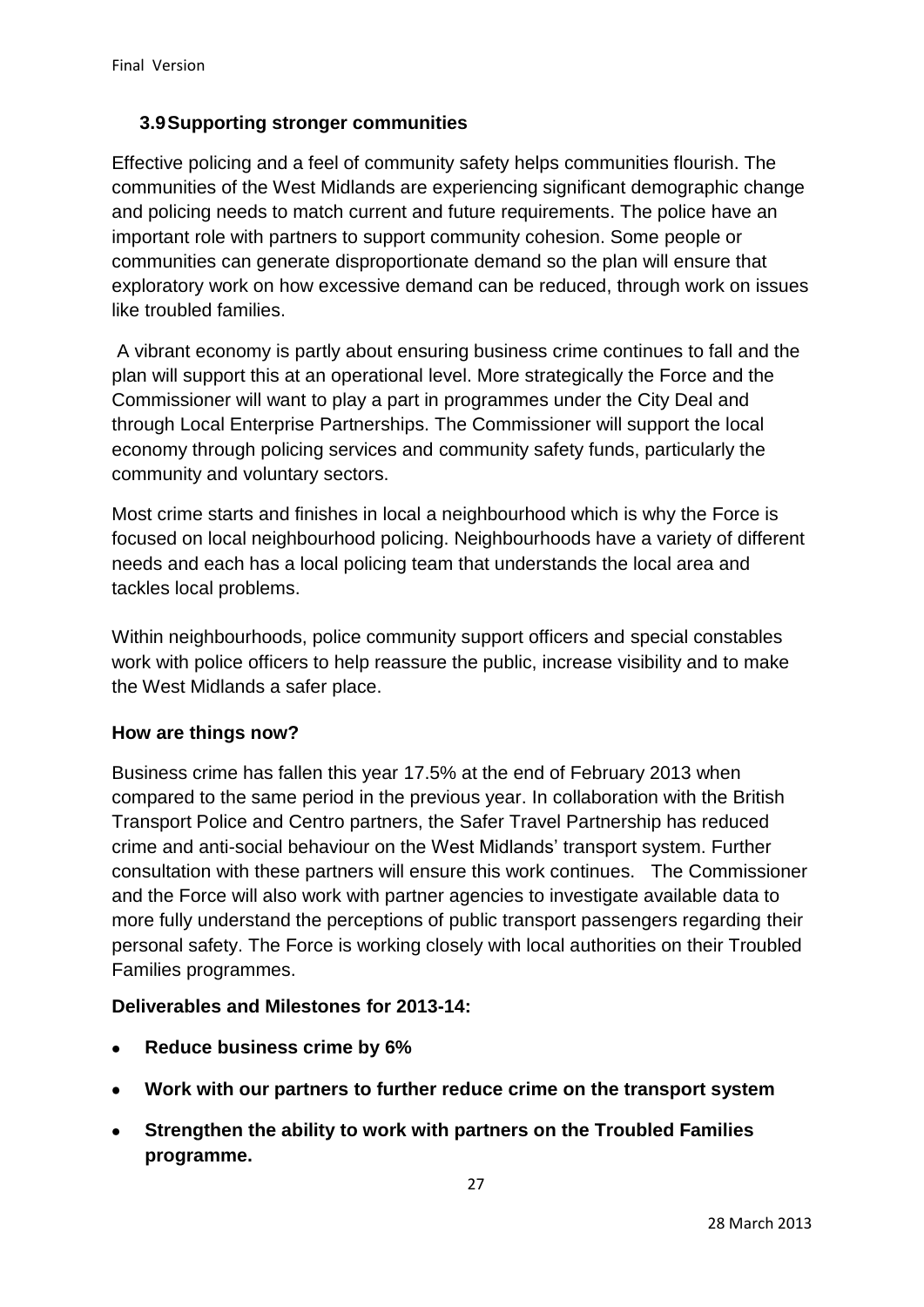Final Version

**Review police community support officers' powers and deployment.**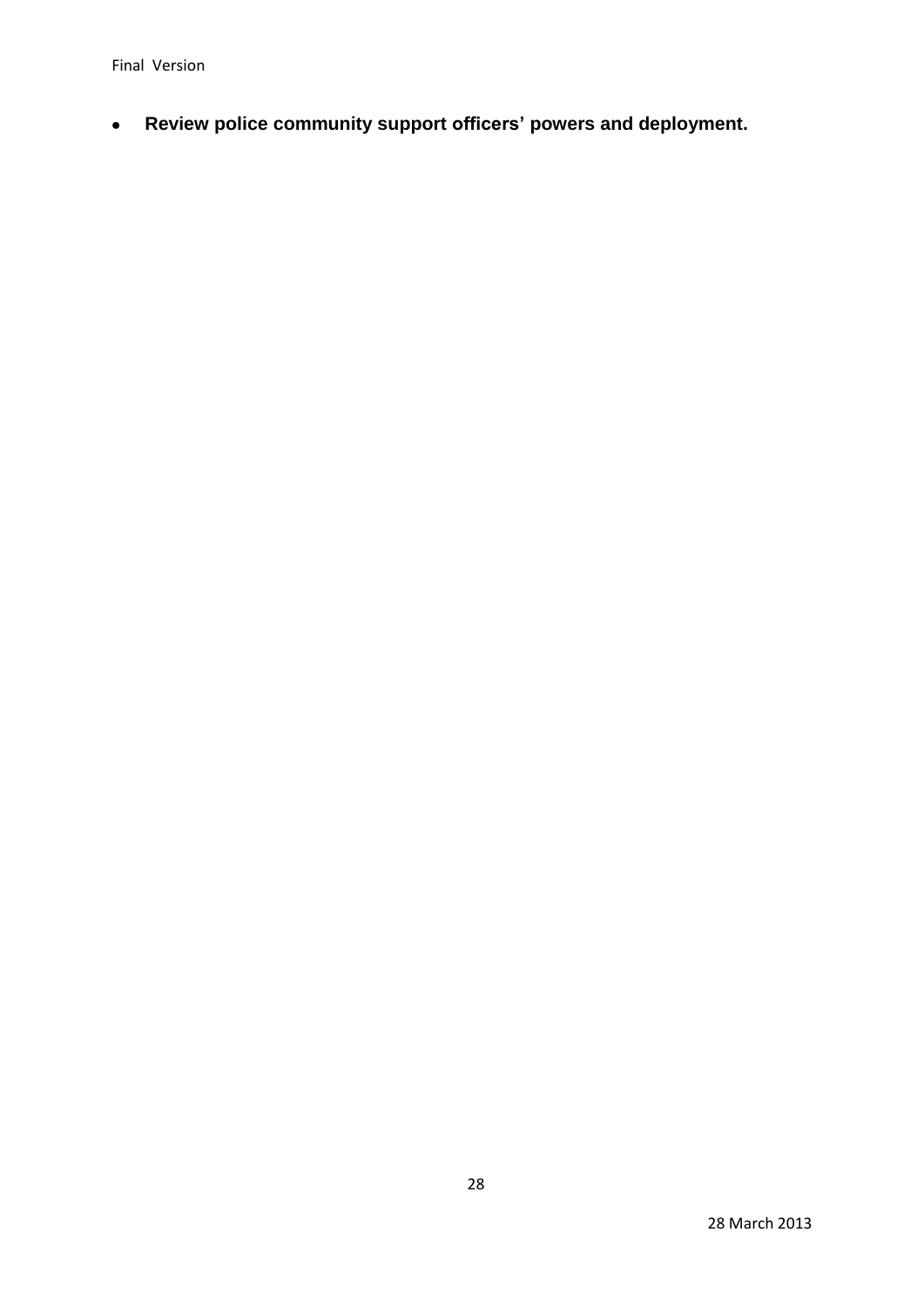## **3.10 Ensure an effective contribution to national policing**

The Strategic Policing Requirement, introduced by the Home Secretary in July 2012, requires that, the Commissioner and the Chief Constable ensures that the Force has the right capacity and capability to address these nationally important threats:

- **•** Terrorism
- Civil emergencies
- Organised crime
- Public order and public safety
- Large scale cyber incidents

These threats to national security, public safety, public order and public confidence have the potential to not only affect the communities here in the West Midlands but may also require joint working with other forces and other agencies as part of a national response. To enable this, the Commissioner and the Chief Constable have to make sure that West Midlands Police can communicate with other agencies and that the activities carried out are consistent, well connected and that equipment and practices become standardised across the country.

#### **How are things now?**

The Force, through the 2012 Strategic Policing Requirement Assessment, has reviewed its ability to respond to these threats. It has identified that by working with partners and national agencies there is sufficient capacity and capability to address local requirements, whilst also providing vital support to other forces and meeting its national obligations as the second largest force in the country.

#### **Deliverables and Milestones for 2013-14:**

 $\bullet$ **Ensure West Midlands Police has appropriate capacity and capability to support the five components of the Strategic Policing Requirement; terrorism, other civil emergencies, organised crime, public order, and large scale cyber incidents.**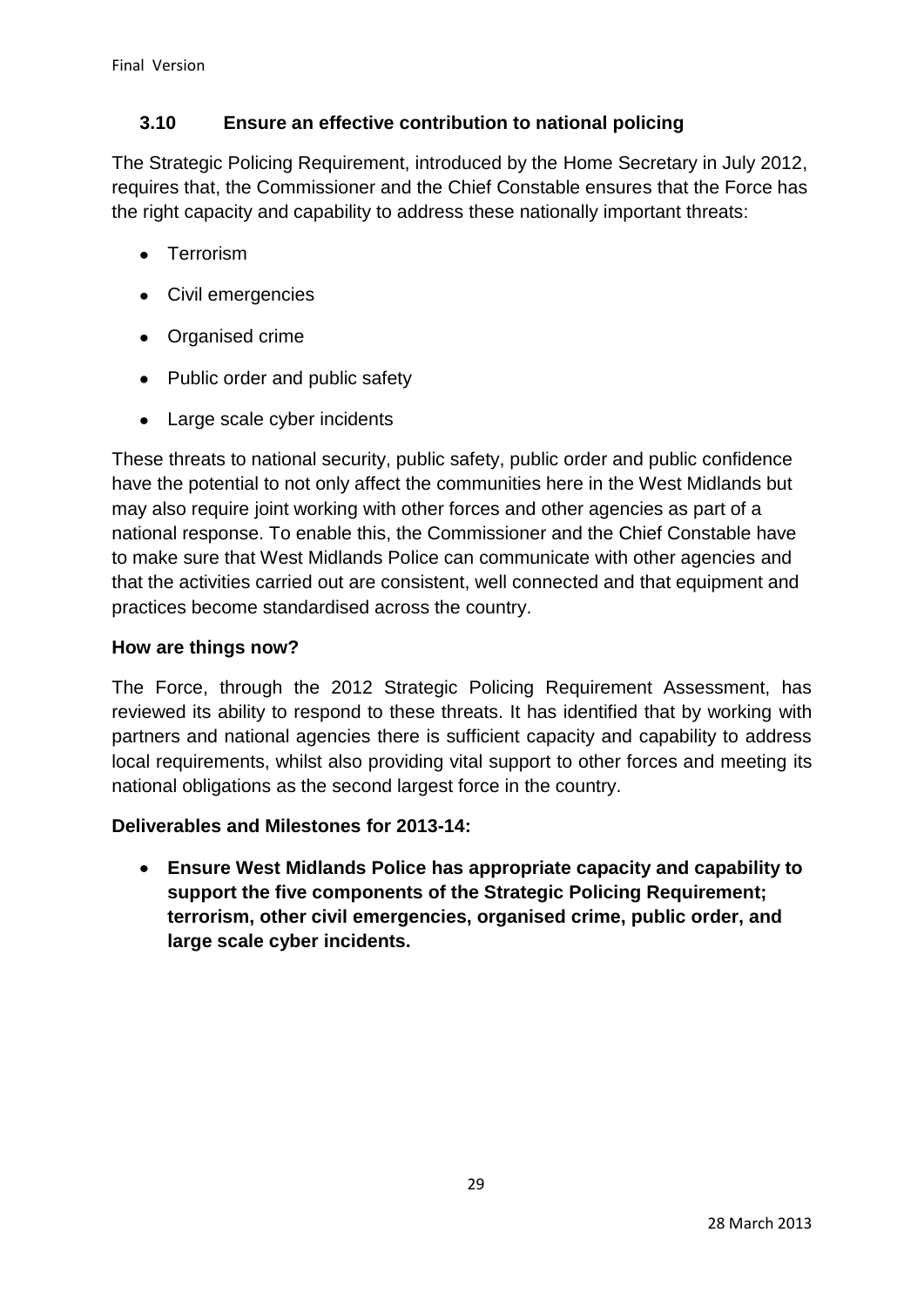## **4 New operating model**

West Midlands Police is facing up to its twin challenge of improving its service together whilst meeting the challenge of reduced budgets. The Commissioner and Chief Constable do not accept that a reduction in budget necessarily means reductions in service. The last two years have shown that the Force can meet big budget reductions and still improve.

It does mean that how the Force works will have to alter dramatically. Simply being more efficient now will not deliver sufficient savings or improvements in the coming years. However, changing how the Force works is complex and will take place over a number of years and so a new operating model will be developed that can meet public expectations and the need to work with fewer resources.

The core of this work is about moving from being reactive to being predictive and intervening early to stop things happening. Traditionally the police came when something happened and work was about responding and investigating. The Force has already started to move away from this.

The new model that is emerging deliberately takes a more pre-emptive stance, seeking "up-stream" interventions that reduce crime and demand for a policing response. This approach places an even higher premium on partnership working as other agencies often have a greater ability to impact on the issues that cause crime and drive policing demand and pooling information helps address problems more effectively.

The tactical thinking that underpins the new model is not in itself new, what has changed, however, are three factors:

Firstly, the growing depth of partner relationships which allows more information to be exchanged and, through tasking processes, to be translated into shared activity.

Secondly, technical advances are supporting the better processing and analysis of information.

Finally, there is no doubt that West Midlands Police is becoming more confident and professional in exploring which practices are the most effective. This is leading to the growing use of externally supported research projects, which through the application of scientific methodology is validating the knowledge base of "what works".

The key tactical approaches involve places, people and vulnerability.

It is a fact that 6% of the force area generates 25% of demand for policing. By policing these areas identified as a priority in an intensive and imaginative manner and by working to understand the needs of communities and partners, significant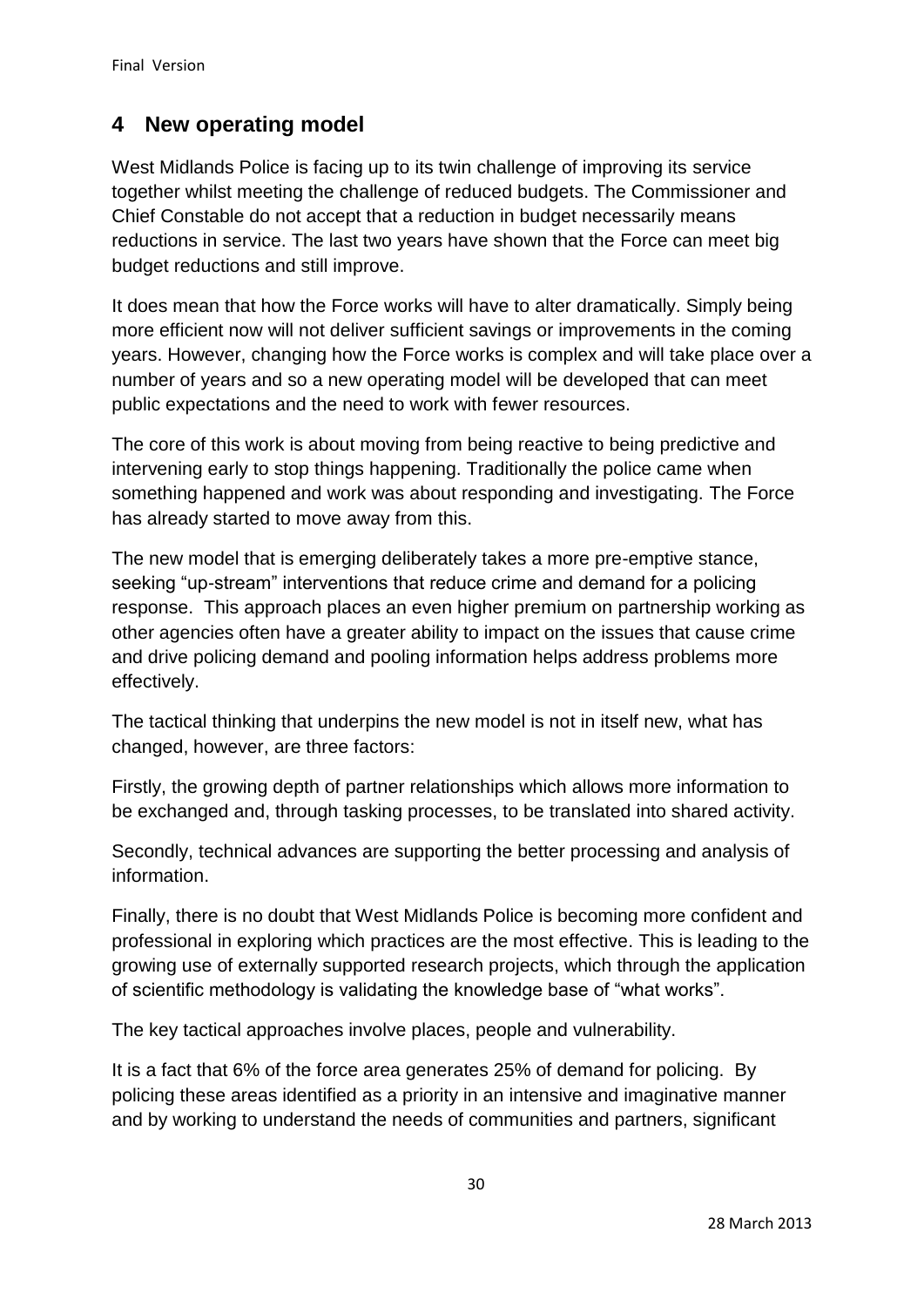progress can be made to further reduce harm and risk for all the communities of the West Midlands.

A similar story of disproportionality exists in terms of people. The Force has made great strides in its approach to offender management. A proven means of assessment has been developed in Wolverhampton and rolled out across the force. Allied to an increase in resources, the integrated offender management programme is probably the most important factor in reducing crime in the West Midlands than elsewhere. A small number of people generate huge amounts of crime; the Force needs to be adept at managing them.

Clear tactics are being developed for offending groups. The work on gang members described elsewhere in the plan is producing community and multi- agency responses to an issue that has blighted the West Midlands. Another example is the Trouble Families initiative which is fully supported by West Midlands Police across the seven local authority areas and provides intensive support and interventions in families where crime is often a key issue.

Understanding patterns of vulnerability is also important. For example, Operation Swordfish uses proven statistical methodology to assess the likelihood of being a victim of burglary and offers a package of interventions.

This is a powerful tactic in its own right but by overlaying issues of place, offender cohort and victim, it is foreseen that sustainable interventions, involving police and partners, can be undertaken.

As well as embracing new tactics, the operating model must be flexible to address long term shifts in demand. To a large extent, the policing agenda since the 1980s was dominated by acquisitive crime. Many factors, including good policing, have reversed that trend. Similarly, the emphasis on violent crime was often on offences committed in public places.

Relative success in these areas has drawn strategic focus onto crimes that have long existed but have been consistently underreported. Domestic abuse, sexual offences and issues of child protection largely occur in private, away from patrolling police officers. They, nevertheless, are a growing cause of concern, not just to the victims but to whole communities.

West Midlands Police is responding by further developing its specialist Public Protection Unit (PPU) and by strengthening its relationships with critical partners. The operating model must respond to the challenges.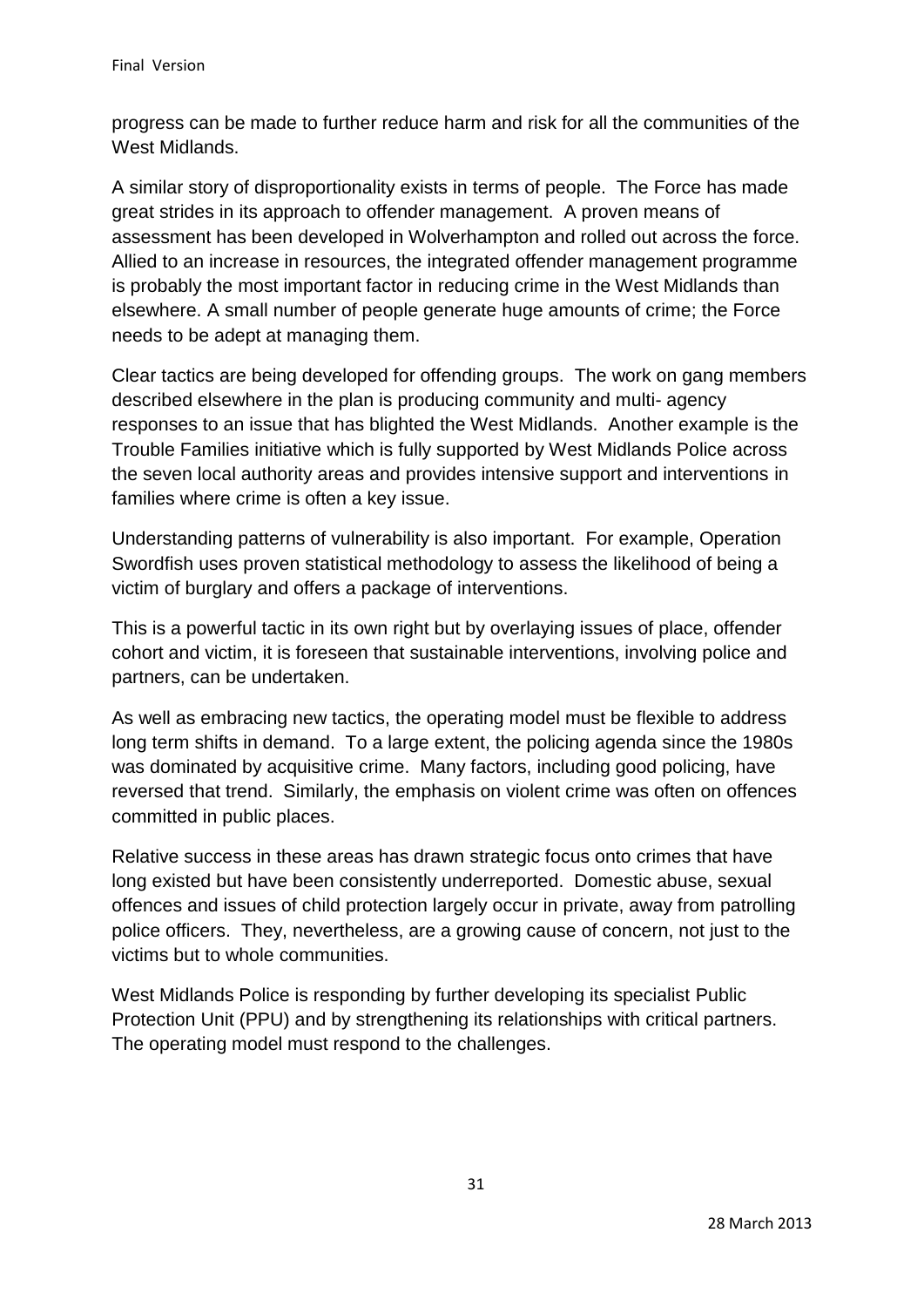# **5 Strategic change**

For the lifetime of this plan, West Midlands Police will be operating in a dynamic environment with high public expectations and a continually reducing budget. If the vision is to be attained West Midlands Police, as an organisation, will have to undergo radical change.

Diagram 5 below provides a framework for how the change process will operate. It shows the mission of West Midlands Police is continuing to be the drive to protect and serve communities and with that creating a request for the operating model to change in the way described in the previous section. The details of delivery of the change programme are covered in Section 3.



## Diagram 5

.

The need to innovate is very strong and must happen at a pace to ensure that West Midlands Police continues to improve its service as its workforce declines. Creating a more innovative environment involves working more closely with academic institutions and partners in the private and public sector as well as making more of the creative talent within West Midlands Police.

Technology sits at the very heart of the radical changes that need to be made. Following considerable ground work by the Technology Taskforce commissioned by the Commissioner, it has been concluded that the only way of progressing is to work with a partner to radically modernise the Force's use of technology with the aim of improving the service to the public.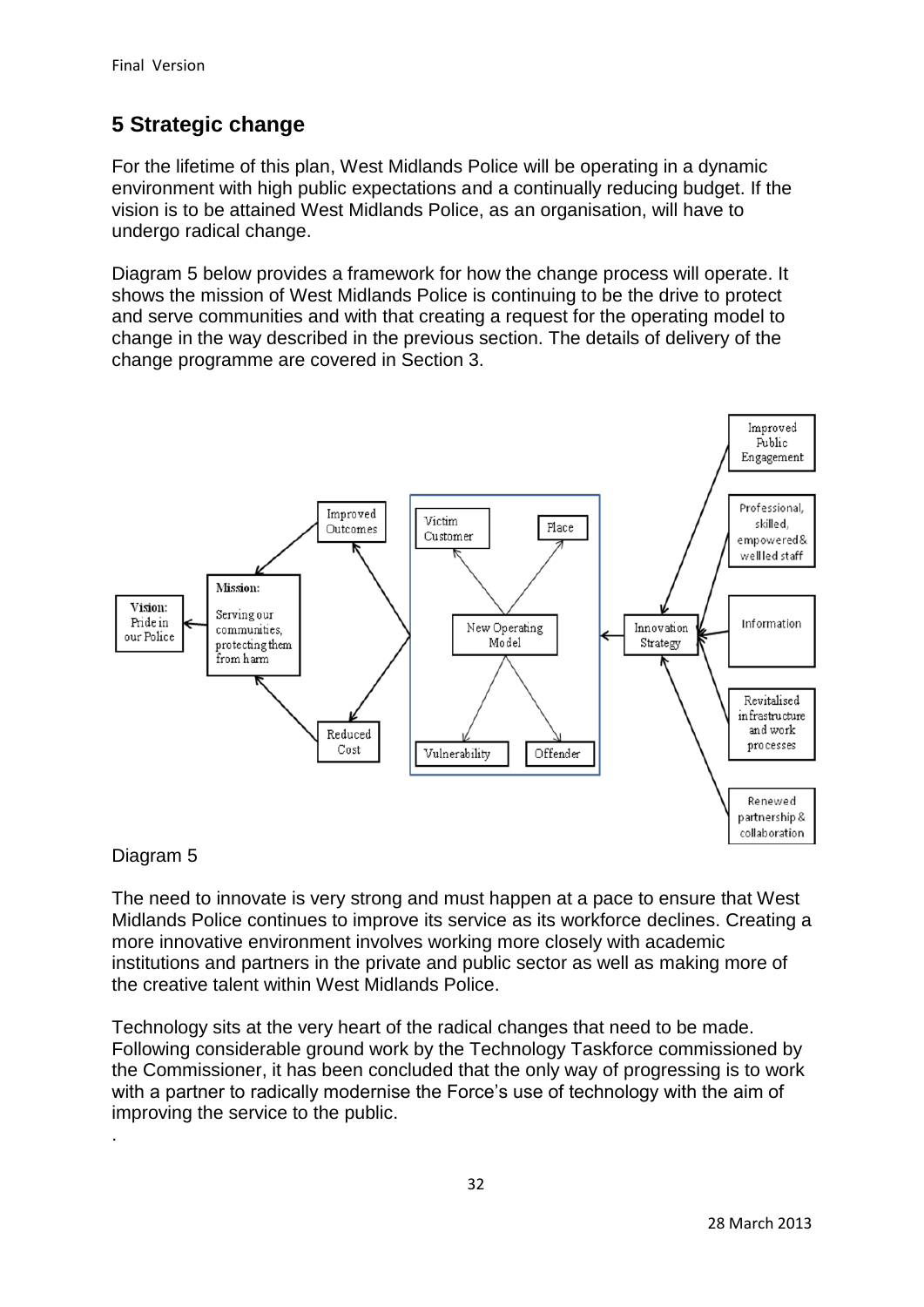Five key areas have been identified that will enable that change to take place by:

#### *Community and Customer Insight*

Increasing and systemising the information obtained from the public through consultation, survey work and customer journey research.

#### *Information*

Gathering, managing and responding through the better use of information.

#### *People*

Empowering and better developing the people who work with the organisation and by improving the leadership and climate of discretion in which they operate.

#### *Infrastructure*

Developing new ways of working which addresses the estate, technology and equipment used.

#### *Collaboration*

Working more effectively with partners, being prepared to challenge current organisational boundaries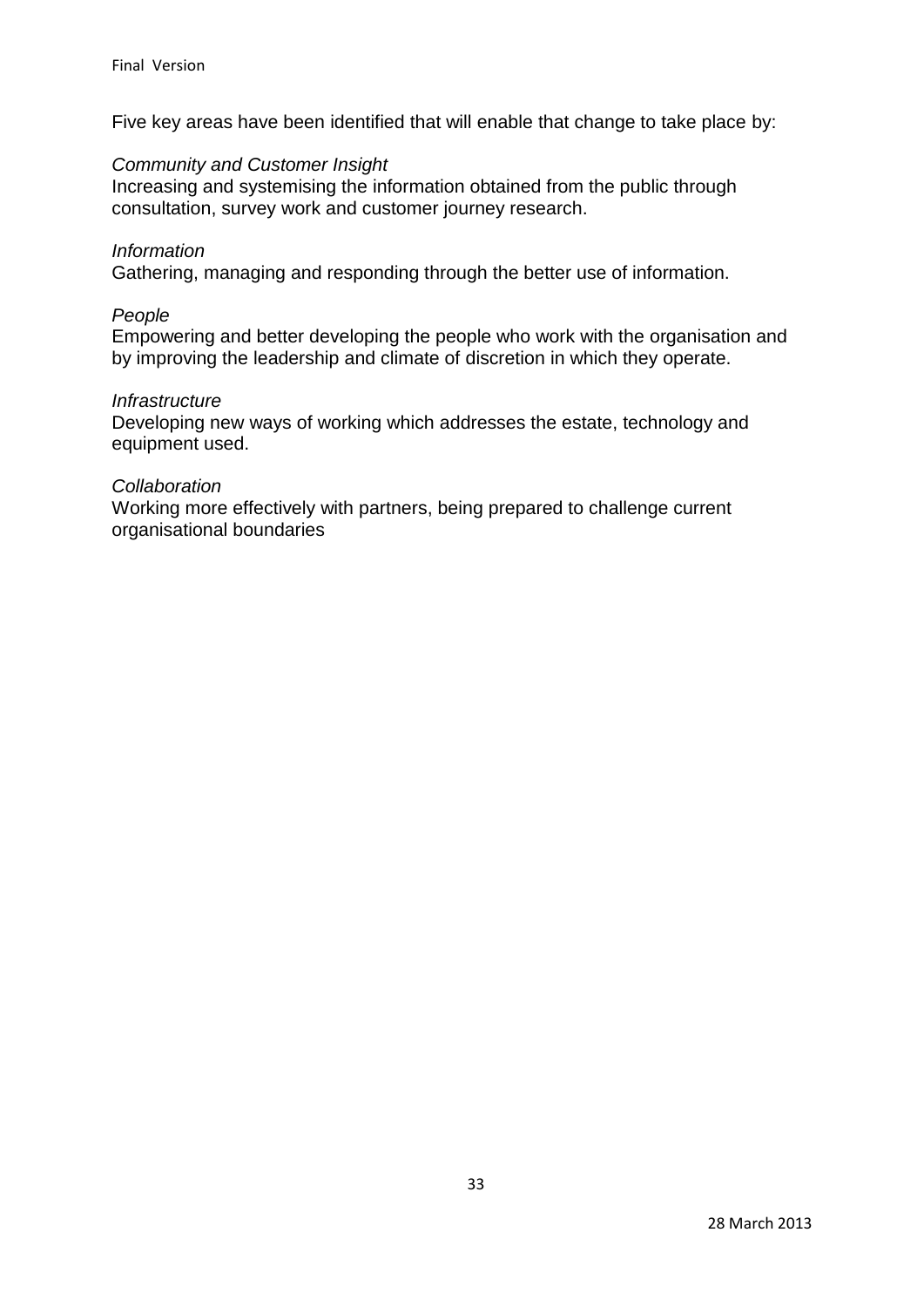# **6 Accountability**

#### **How the Force will be held to account**

The Commissioner will use a range of methods to hold the Force to account for its performance. The principle vehicle will be the work that he conducts through his Strategic Policing and Crime Board. The purpose of the Board is to ensure the Commissioner is able to effectively engage and represent all areas of the West Midlands and to support the Commissioner in his role of ensuring an efficient and effective police service for the West Midlands through the setting of the strategic direction for the Force and holding the Chief Constable to account for the exercise of his functions.

The Board will comprise 9 members, including the Commissioner, the Deputy Police and Crime Commissioner (DPCC), 3 Assistant Police and Crime Commissioners (APCCs) and 4 Non-executive Board members. In establishing the Board, the Commissioner has considered the best of both private and public sector governance arrangements.

Each of the three Assistant Police and Crime Commissioners will have geographic responsibilities for two local authority areas which, with the Deputy Police and Crime Commissioner's responsibilities for Birmingham, will ensure that the Commissioner is able to be represented in each of the seven local authority areas. Their role is key to engagement with local people in addition to representing the Commissioner on partnership structures.

The non-executive members of the Board will, alongside two other appointments made jointly by the Chief Constable and the Commissioner, form the statutorily required Audit Committee. The work of this Committee will equally play a role in holding the Force to account.

The Strategic Policing and Crime Board will meet in public on a monthly basis. The principal terms of reference for the Board are to:

- Maintain an overview of the implementation of the Commissioner's manifesto  $\bullet$ in order to ensure consistency in approach but having regard to the differing needs in the West Midlands
- $\bullet$ Monitor the implementation and achievement of the Police and Crime Plan and support the Commissioner in any work required to vary the plan during his term of office
- Scrutinise, support and challenge the overall performance of the Force including the priorities agreed within the plan
- Advise the Commissioner in exercising his functions in setting the budget and precept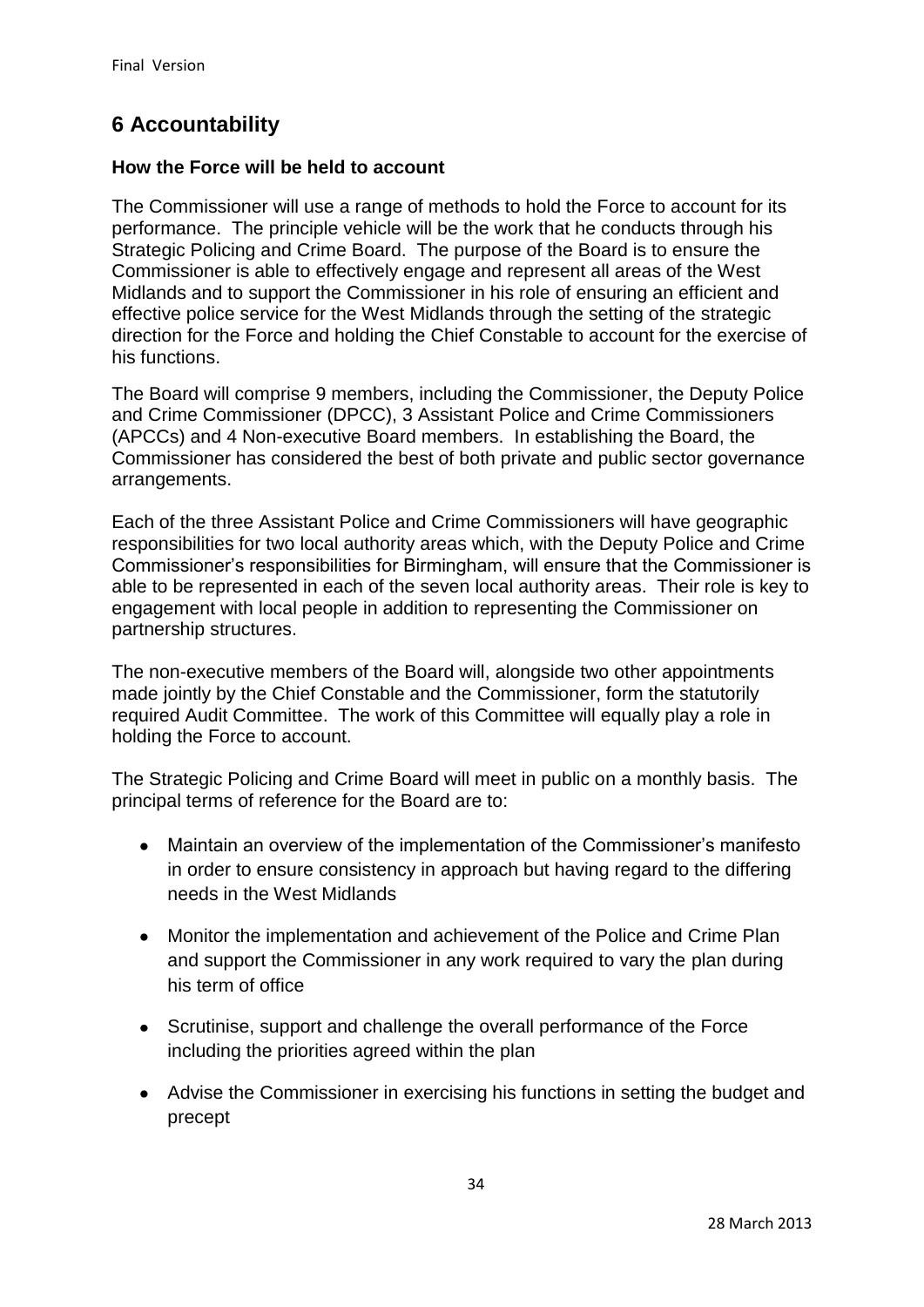- Ensure the effective working of arrangements for consulting with and engaging local residents, communities and victims of crime
- Ensure effective working with the local policing and crime boards and advise the Commissioner on their effectiveness in achieving the outcomes from his award of crime and disorder reduction grants.
- To advise and support the Commissioner in his decision making role and in holding the Chief Constable to account
- Support the Commissioner more generally to fulfil his statutory duties, including equalities and human rights obligations.

The Board will require regular reports from the Force on crime performance and performance against the objectives in this plan together with finance, professional standards and complaints and personnel issues. This will ensure that not only will be the milestones set in this plan be monitored but the Commissioner will be able to ensure that he holds the Chief Constable to account across his responsibilities. The Commissioner will also use the Board to put into the public domain information about the performance of his own office. The Commissioner is exploring the webcasting of the Board.

In addition to the formal Board meetings, the Commissioner will meet regularly with the Chief Constable and other members of the Force's senior team. The Commissioner welcomes support and advice from West Midlands Police and Crime Panel and hopes to be able to work with the Panel in his decision making. The Commissioner is also supported by his own professional advisers in the roles fulfilled by his Chief Executive and Chief Financial Officer.

The Commissioner also ensures that he spends times with the public, meeting and engaging with a wide range of individuals and groups from across the West Midlands, listening to what people say about the service they receive and what services they wish to receive into the future. Recognising the scale of the West Midlands the Commissioner is also making use of social media. He can be followed on Twitter @WestMidsPCC and Facebook [www.facebook.com/WestMidsPCC](http://www.facebook.com/WestMidsPCC)

The Commissioner has a commitment to openness and transparency in his work and you will find wide range of information is also available at [www.westmidlands-pcc.gov.uk](http://www.westmidlands-pcc.gov.uk/)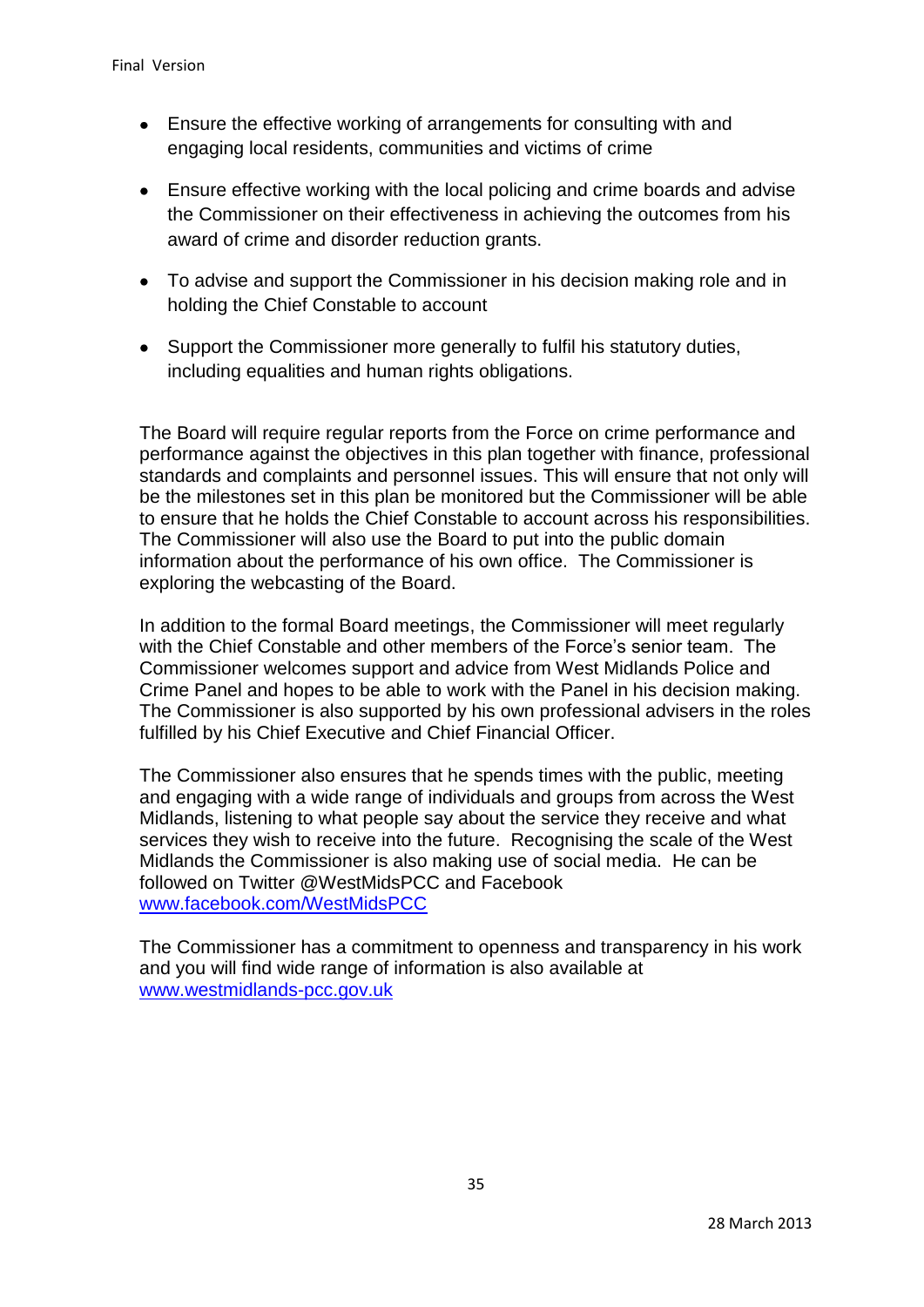## **7. Summary of milestones and deliverables for 2013-14**

This Plan contains a number of milestones and deliverables which are summarised in this section. The Commissioner intends to review this Plan on an annual basis to ensure he benefits from the work conducted in each of the local authority areas through the local policing and crime boards together with work undertaken by partner agencies and the police. This will enable him to set annual milestones and deliverables that meet the needs of local people.

## **3.1 Improving public confidence in policing**

- Increase confidence in policing
- Identify aspects of policing that have an adverse impact on confidence, and establish ways to overcome such barriers
- Analyse hate crime to better understand religious and racially aggravated offences, for example islamophobia.

## **3.2 Creating stronger partnerships**

- Allocate funding to partnerships to tackle local policing and crime problems
- Increase engagement with each Health and Wellbeing Board across the seven local authority areas
- Explore opportunities to improve the response to serious and organised crime in collaboration with regional forces and the National Crime Agency
- Reduce reoffending of criminals through partnership working

## **3.3 Developing greater local identity across the West Midlands**

Work with local partnerships to establish local policing and crime boards in each of the seven local authority areas

## **3.4 Delivering better value for money**

- Implement Invest-to-save schemes that enable more efficient working  $\bullet$ practices
- Develop people who are capable and effective in delivering their roles
- Improve productivity of staff and assets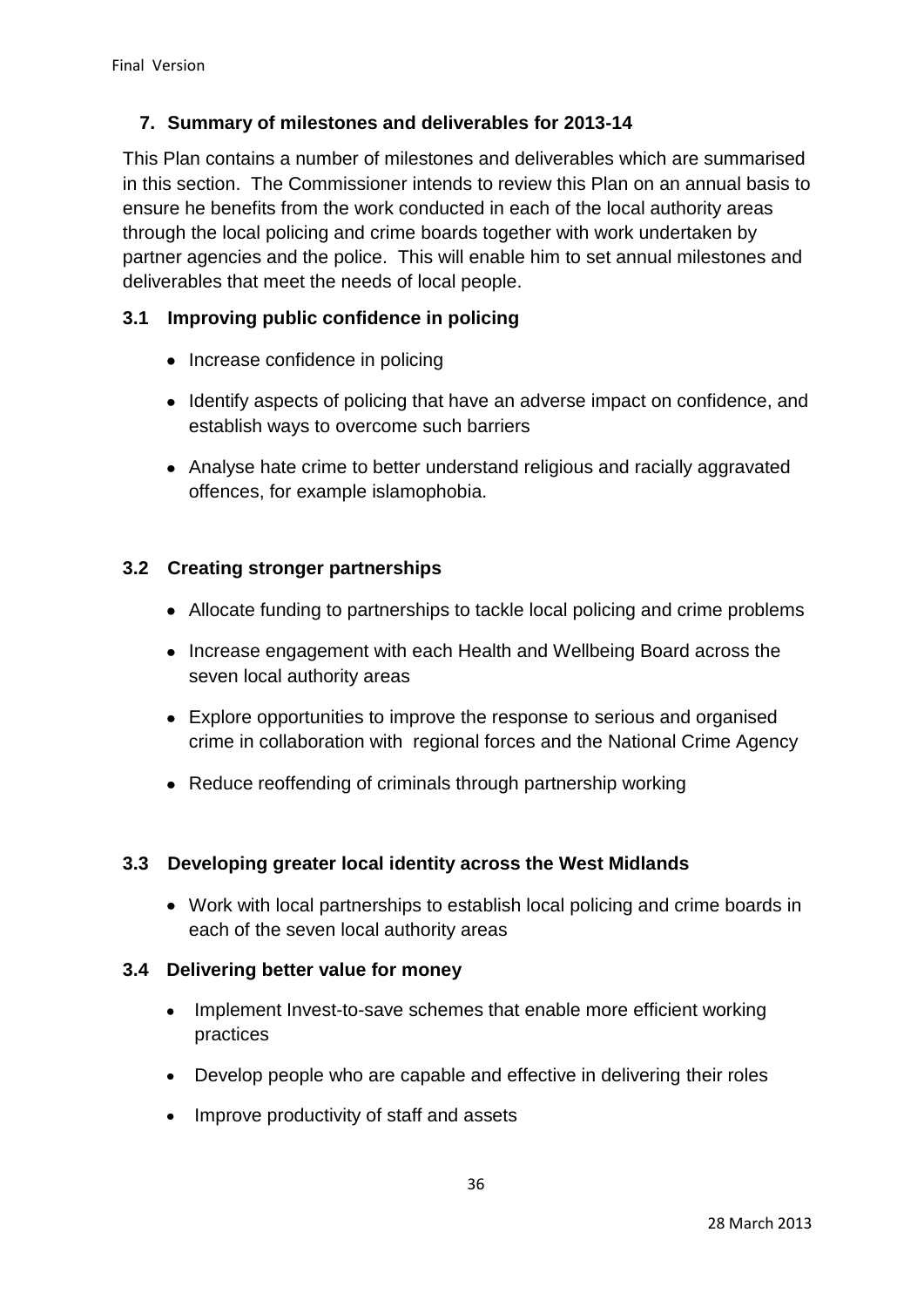Improve the diversity of throughout the Force through the recruitment and  $\bullet$ progression processes

#### **3.5 Demonstrating the Force's commitment to social responsibility**

- Introduce a fleet of 'green' cars that are efficient and are better for the  $\bullet$ environment
- Consult on the procurement strategy to influence the economic well-being  $\bullet$ of the area
- Increase the involvement and work with voluntary, third sector and community partnerships in priority areas helping to keep crime down

#### **3.6 Reduce crime and offending**

- Reduce overall crime by 5%.
- Reduce violent crime where injury is caused by 8%.  $\bullet$
- Reduce burglary by 8%.
- Reduce crime in high crime priority areas by 7%  $\bullet$
- Support local and national projects aimed at understanding which  $\bullet$ interventions are effective at reducing low level offending

#### **3.7 Better protecting people from harm**

- Reduce the harm caused by gangs and organised crime groups by continuing to target them
- Reduce the harm caused by terrorism by continuing to target them under the local and national strategy
- Carry out activity to understand in more detail the extent of people trafficking within the West Midlands and to maintain vigilance around child sexual exploitation.
- Develop a force strategy to tackle drug dealing, drug use and cannabis  $\bullet$ farming.
- Reduce the harm to vulnerable victims caused by domestic abuse.